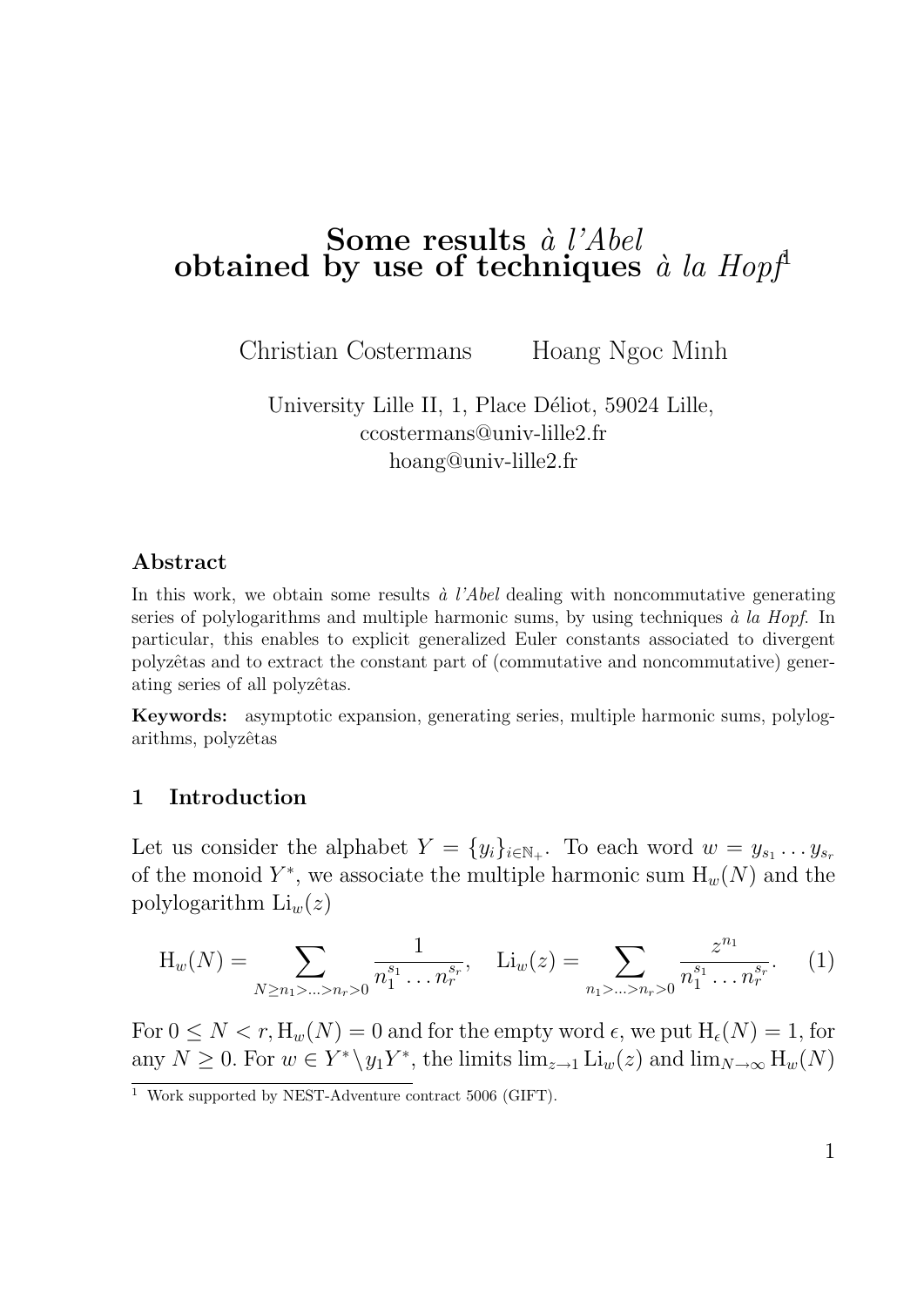exist and, by an Abel theorem, are equal to the convergent polyzêta  $\zeta(w)$ 

$$
\zeta(w) = \sum_{n_1 > \dots > n_r > 0} \frac{1}{n_1^{s_1} \dots n_r^{s_r}}, \quad s_1 > 1.
$$
 (2)

In other cases, *i.e.* for  $w = y_s w'$ , the associated polylogarithm  $Li_w$  and polyzêta  $\zeta(w)$  can be considered respectively as a polylogarithmic generating series and as Dirichlet series

$$
\text{Li}_{y_s w'}(z) = \sum_{N>0} \frac{p_N}{N^s} z^N \text{ and } \zeta(y_s w') = \sum_{N>0} \frac{p_N}{N^s}
$$
 (3)

with  $p_N = H_{w'}(N-1)$ . Both series can be obtained from the following generating series

$$
P_{w'}(z) = \sum_{N=0}^{\infty} H_{w'}(N) z^N = \sum_{N \ge 0} p_{N+1} z^N,
$$
 (4)

respectively by the polylogarithmic transform and by the Mellin transform [1]

$$
\text{Li}_{y_s w'}(z) = \int_0^\infty \frac{\text{P}_{w'}(ze^{-u})}{\Gamma(s)} \frac{du}{u^{1-s}} \text{ and } \zeta(y_s w') = \int_0^\infty \frac{\text{P}_{w'}(e^{-u})}{\Gamma(s)} \frac{du}{u^{1-s}}. (5)
$$

The generating series  $P_{w'}$  can also be expressed using the polylogarithm :

$$
P_{w'}(z) = (1-z)^{-1} Li_{w'}(z).
$$
 (6)

The knowledge of the singular expansion of  $P_{w'}$  in the scale  $\{(1 (z)^a \log^b(1-z) \}_{a \in \mathbb{Z}, b \in \mathbb{N}}$  enables then to get, on the first hand the asymptotic behaviour, as  $N \to \infty$ , of its Taylor coefficients  $H_{w}(N)$  in the scale  $\{N^{\alpha}\log^{\beta} N\}_{\alpha\in\mathbb{Z},\beta\in\mathbb{N}}$ . Then, to deduce the behaviour of  $\mathrm{H}_{w}(N)$ , since  $H_w(N) = \sum_{i=1}^{N} H_{w'}(i-1)/i^s$ . This gives on the other hand, through a tauberian theorem, the singular expansion of Dirichlet series  $\zeta(y_s w')$  considered then as a function of the complex variable s.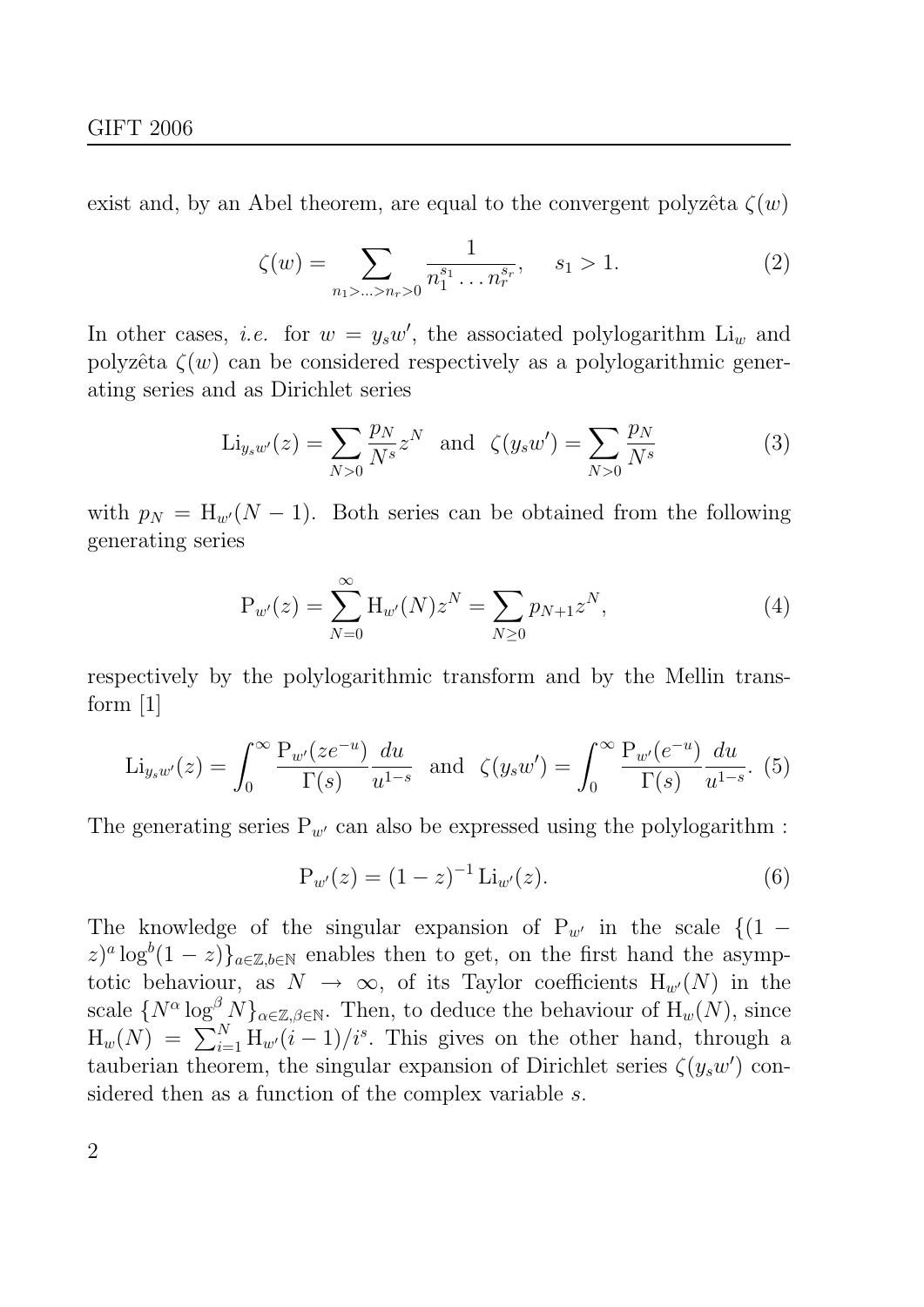Both studies lead to apply another Abel theorem dealing with Dirichlet series [2]. Indeed, let us consider the partial sum  $S_N$  of coefficients of the ordinary generating series  $P_{w}(z)$ ,

$$
S_N = \sum_{i=1}^N p_{i+1} = \sum_{i=1}^N \mathcal{H}_{w'}(i).
$$
 (7)

If  $S_N$  admits a singular expansion of the following type

$$
S_N = \sum_{j=1}^k B_j N^{\sigma_j} \log^{\alpha_j} N + O(N^{\beta}),\tag{8}
$$

where, for all  $j = 1, ..., k, B_j$  is an arbitrary complex number,  $\sigma_j, \alpha_j$  are arbitrary integers, and  $\beta$  is an integer such that  $\beta > \sigma_k$ , then the Dirichlet series  $\zeta(y_sw')$  is convergent for  $s>1$  and even regular except in  $\sigma_1,\ldots,\sigma_k$ which are its logarithmic singularities.

In order to adapt automatically these Abel techniques to polylogarithms  ${L_i}_w\}_{w\in Y^*}$  and to multiple harmonic sums  ${H_w}_w\}_{w\in Y^*}$ , we consider the noncommutative generating series

$$
\Lambda(z) = \sum_{w \in Y^*} \text{Li}_w(z) \ w \text{ and } \text{H}(N) = \sum_{w \in Y^*} \text{H}_w(N) \ w. \tag{9}
$$

Through algebraic combinatoric [3] and elements of topology of formal series in noncommutative variables [4], we show in Section 2.2 the existence of formal series over  $Y$ ,  $Z_1$  and  $Z_2$  in non commutative variables with constant coefficients, such that

$$
\lim_{z \to 1} \exp\left[y_1 \log \frac{1}{1-z}\right] \Lambda(z) = Z_1 \text{ and}
$$
\n
$$
\lim_{N \to \infty} \exp\left[\sum_{k \ge 1} \mathcal{H}_{y_k}(N) \frac{(-y_1)^k}{k}\right] \mathcal{H}(N) = Z_2.
$$
\n(10)

Moreover, we have  $Z_1 = Z_2$ , both standing for the noncommutative generating series of all convergent polyzêtas  $\{\zeta(w)\}_{w\in Y^*\setminus y_1Y^*}$ , (as shown by the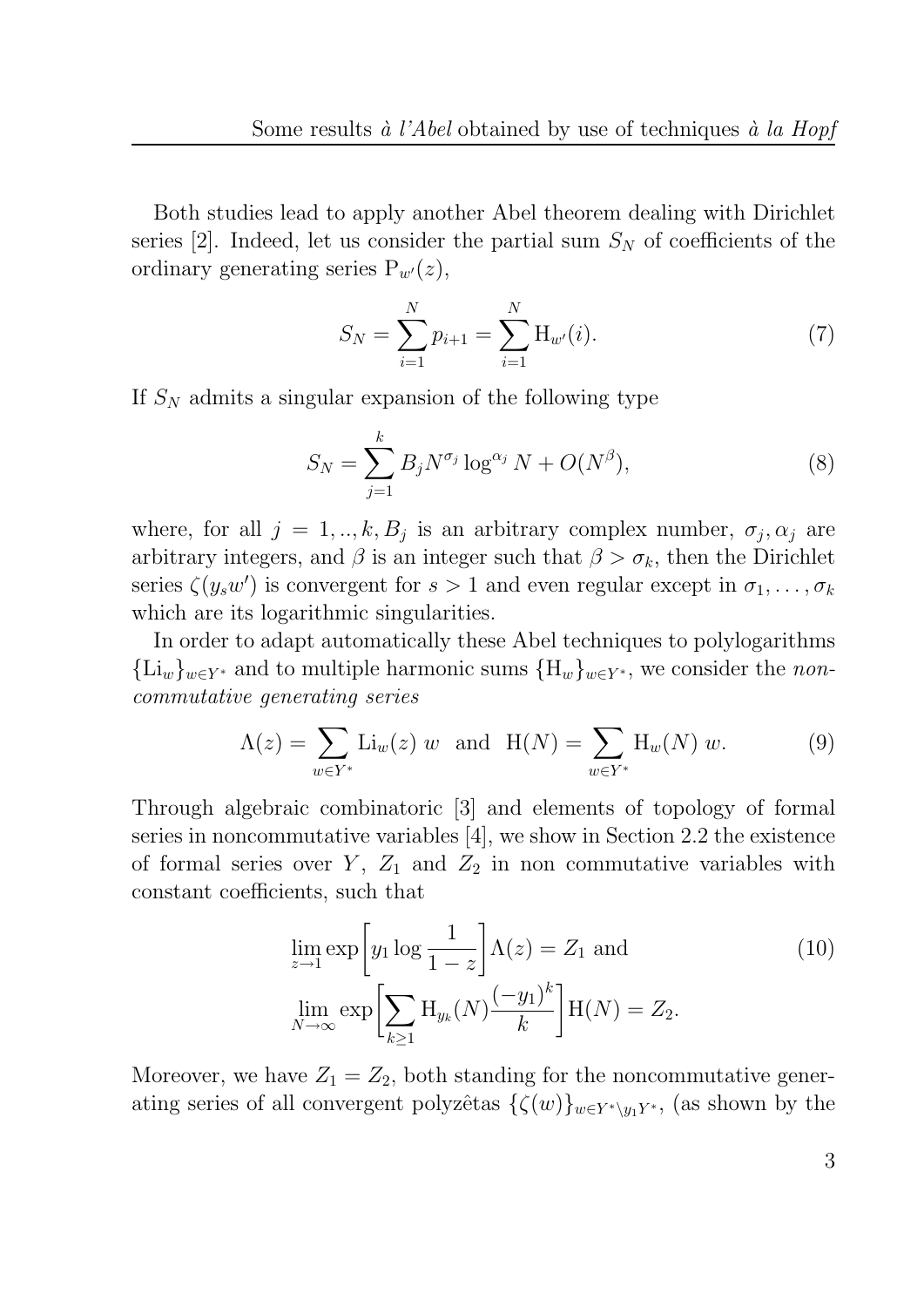factorized form). This enables, in particular, to explicit generalized Euler constants associated to divergent polyzêtas  $\{\zeta(w)\}_{w\in\mathfrak{y}_1Y^*}$  and to extract the constant part of generating series (commutative and noncommutative) of all polyzêtas.

Techniques presented in this paper can be applied to other fields, like polysystems occuring in physical problems, and enable to make the calculations easier. To illustrate this, we present in appendix some results to compute, thanks to such techniques, the solution of a linear differential system, with three singularities, that can be supposed to be  $\{0, 1, \infty\}$ , after an homographic transformation.

## 2 Polylogarithm and harmonic sum

2.1 Algebraic properties

#### 2.1.1 Symmetric functions and harmonic sums

Let  $\{t_i\}_{i\in\mathbb{N}_+}$  be an infinite set of variables. The elementary symmetric functions  $\lambda_k$  and the sums of powers  $\psi_k$  are defined by

$$
\lambda_k(\underline{t}) = \sum_{n_1 > \dots > n_k > 0} t_{n_1} \dots t_{n_k} \text{ and } \psi_k(\underline{t}) = \sum_{n > 0} t_n^k. \tag{11}
$$

They are respectively coefficients of the following generating functions

$$
\lambda(\underline{t}|z) = \sum_{k>0} \lambda_k(\underline{t})z^k = \prod_{i\geq 1} (1+t_iz) \text{ and}
$$
\n
$$
\psi(\underline{t}|z) = \sum_{k>0} \psi_k(\underline{t})z^{k-1} = \sum_{i\geq 1} \frac{t_i}{1-t_iz}.
$$
\n(12)

These generating functions satisfy a Newton identity

$$
d/dz \log \lambda(\underline{t}|z) = \psi(\underline{t}|-z). \tag{13}
$$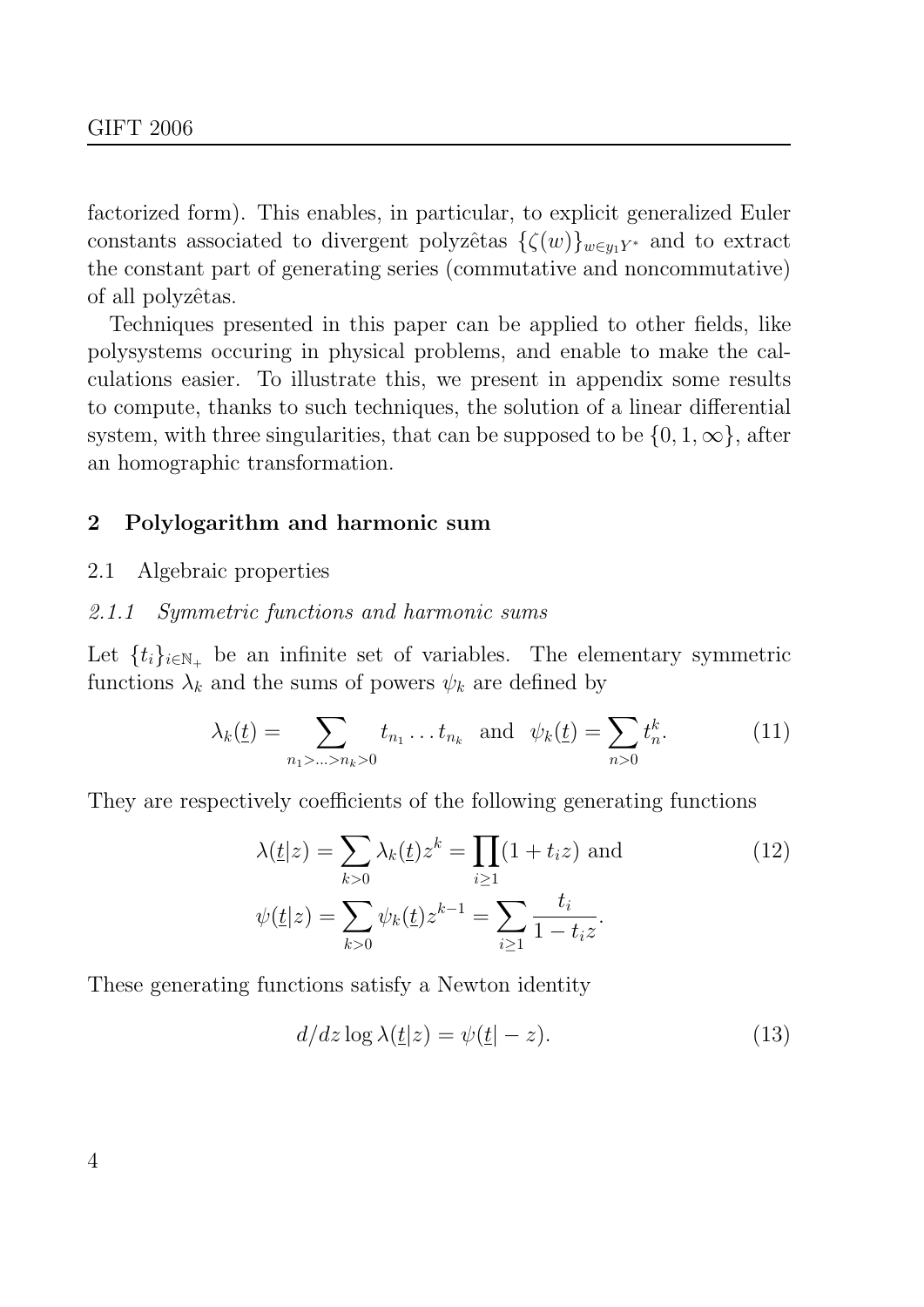The fundamental theorem from symmetric functions theory asserts that the  $\{\lambda_k\}_{k\geq 0}$  are linearly independent, and remarkable identities give (putting  $\lambda_0 = 1$ ) :

$$
k! \lambda_k = (-1)^k \sum_{\substack{s_1, \dots, s_k > 0 \\ s_1 + \dots + ks_k = k}} \binom{k}{s_1, \dots, s_k} \left( -\frac{\psi_1}{1} \right)^{s_1} \dots \left( -\frac{\psi_k}{k} \right)^{s_k} \tag{14}
$$

Let  $w = y_{s_1} \dots y_{s_r} \in Y^*$ . The quasi-symmetric function  $F_w$ , of depth  $r = |w|$  and of degree (or weight)  $s_1 + \ldots + s_r$ , is defined by

$$
F_w(\underline{t}) = \sum_{n_1 > \ldots > n_r > 0} t_{n_1}^{s_1} \ldots t_{n_r}^{s_r}.
$$
 (15)

In particular,  $F_{y_1^k} = \lambda_k$  and  $F_{y_k} = \psi_k$ . As a consequence, the functions  ${F_{y_1^k}}_{k\geq 0}$  are linearly independent and integrating differential equation (13) shows that functions  $F_{y_1^k}$  and  $F_{y_k}$  are linked by the formula

$$
\sum_{k\geq 0} F_{y_1^k} z^k = \exp\bigg[-\sum_{k\geq 1} F_{y_k} \frac{(-z)^k}{k}\bigg].\tag{16}
$$

Remarkable identity (14) can be then seen as :

$$
k!y_1^k = (-1)^k \sum_{\substack{s_1,\dots,s_k>0\\s_1+\dots+ks_k=k}} \binom{k}{s_1,\dots,s_k} \frac{(-y_1)^{\pm s_1}}{1^{s_1}} \pm \dots \pm \frac{(-y_k)^{\pm s_k}}{k^{s_k}} \qquad (17)
$$

Every H<sub>w</sub>(N) can be obtained by specializing variables  $\{t_i\}_{N>i>1}$  at  $t_i =$  $1/i$  and, for  $i > N$ ,  $t_i = 0$  in the quasi-symmetric function  $F_w$  [5]. In the same way, when  $w \in Y^* \setminus y_1 Y^*$ , the convergent polyzêta  $\zeta(w)$  can be obtained by specializing variables  $\{t_i\}_{i\geq 1}$  at  $t_i = 1/i$  in  $F_w$  [5]. The notation  $F_w$  is extended by linearity to all polynomials over Y.

If u (resp. v) is a word in  $Y^*$ , of length r and of weight p (resp. of length s and of weight q),  $F_{u \leftrightarrow v}$  is a quasi-symmetric function of depth  $r + s$  and of weight  $p + q$ , and we have  $F_{u \leftrightarrow v} = F_u F_v$ .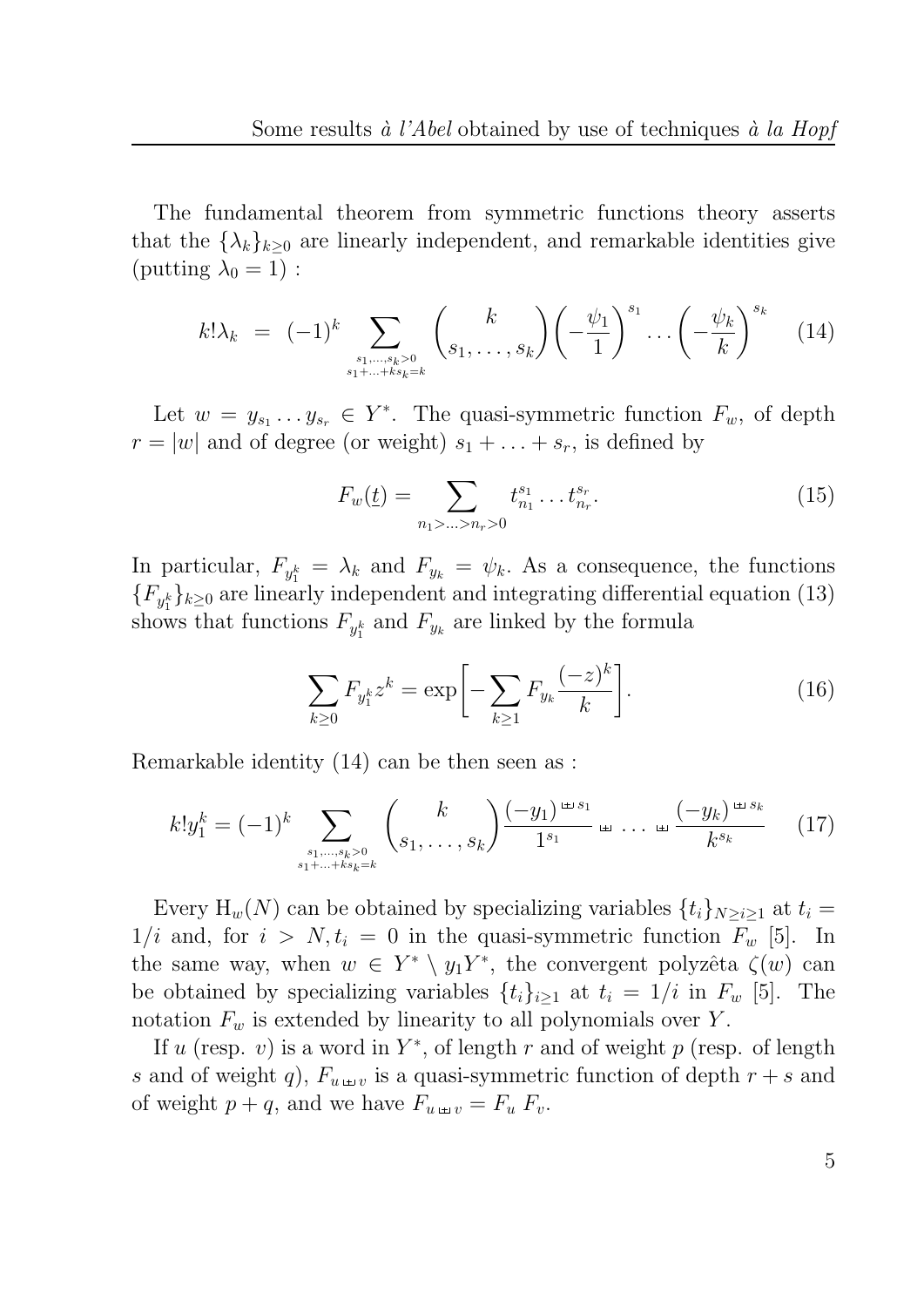In consequence,  $H_{u \mu v} = H_u H_v [5]$ . In the same way, when  $u, v \in Y^* \backslash y_1 Y^*$ , we also have  $\zeta(u \oplus v) = \zeta(u) \zeta(v)$  [5].

Let us consider the noncommutative generating series  $H(N)$  of  ${H_w(N)}_{w\in Y^*}$  [14],

$$
H(N) = \sum_{w \in Y^*} H_w(N) w = \prod_1^{l=N} \left( 1 + \sum_{i>0} \frac{y_i}{l^i} \right).
$$
 (18)

since it verifies the difference equation

$$
H(N) = \left(1 + \sum_{i>0} \frac{y_i}{N^i}\right) H(N-1), \text{ with } H(0) = 1.
$$
 (19)

#### 2.1.2 Polylogarithms and polyzêtas

Let us denote by C the algebra  $\mathbb{C}[z, 1/z, 1/(1-z)]$  of polynomial functions in z,  $1/z$  and  $1/(1-z)$ . We define two differential forms  $\omega_0(z) = dz/z$  and  $\omega_1(z) = dz/(1-z).$ 

Let  $w = x_0^{s_1-1}x_1 \ldots x_0^{s_r-1}x_1 \in X^*x_1$ . One can check that the polylogarithm Li<sub>w</sub> is also the value of the iterated integral over  $\omega_0, \omega_1$  and along the integration path  $0 \rightsquigarrow z$ :

$$
\mathrm{Li}_w = \int_{0 \sim z} \omega_0^{s_1 - 1} \omega_1 \dots \omega_0^{s_r - 1} \omega_1. \tag{20}
$$

This provides an analytic continuation of the  $Li<sub>w</sub>$  over the universal covering  $\mathbb{C} - \{0, 1\}$  of  $\mathbb C$  without points 0 and 1. We extend the definition of polylogarithms over  $X^*$  putting

$$
\text{Li}_{x_0^k}(z) = \log^k z / k!, \text{ for } k \in \mathbb{N}.
$$
 (21)

Let  $LI_{\mathcal{C}} = (\mathcal{C}\{\text{Li}_{w}\}_{w\in X^*},.)$  be the smallest C-algebra containing C and stable by differentiation and integration over  $\omega_0, \omega_1$ . It can be identified with the  $C$ -module generated by polylogarithms. Thus, the polylogarithms are C-linearly independent [6]. Hence,  $(\mathcal{C}\{\text{Li}_w\}_{w\in X^*},.)$  is identified with the polynomial algebra  $(C{P_l}_{l\in{\mathcal Lyn} X},.)$  [6].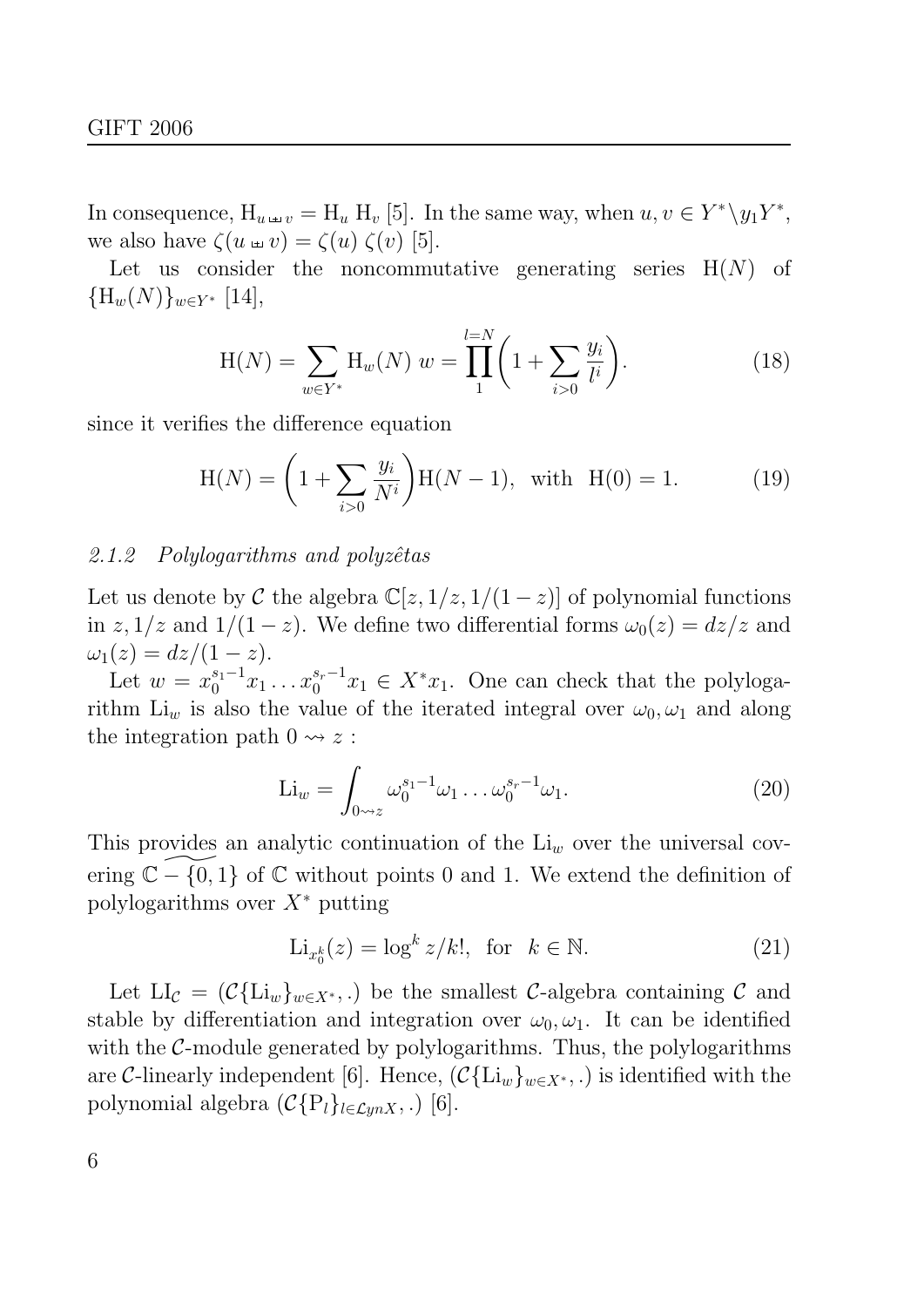The noncommutative generating series  $L(z) = \sum_{w \in X^*} Li_w(z) w$  satisfies Drinfel'd differential equation [7, 8]

$$
d\mathcal{L} = (x_0\omega_0 + x_1\omega_1)\mathcal{L}, \text{ with the condition}
$$
  

$$
\mathcal{L}(\varepsilon) = e^{x_0 \log \varepsilon} + O(\sqrt{\varepsilon}) \text{ for } \varepsilon \to 0^+.
$$
 (22)

This enables to prove that L is the exponential of a Lie series [6]. So, applying a Ree theorem, it verifies Friedrichs criterion [6], *i.e* Li<sub>u  $\mu$ </sub> =  $\text{Li}_u$  Li<sub>v</sub> for  $u, v \in X^*$ . In particular, when  $u, v \in x_0 X^* x_1$ , we also have  $\zeta(u \sqcup v) = \zeta(u) \zeta(v)$ . From the factorization of monoid by Lyndon words, we obtain the factorization of the series L [6] :

$$
L(z) = e^{x_1 \log \frac{1}{1-z}} \left[ \prod_{l \in \mathcal{L}ynX \setminus \{x_0, x_1\}} e^{Lis_l(z)[l]} \right] e^{x_0 \log z}.
$$
 (23)

For all  $l \in \mathcal{L}ynX \setminus \{x_0, x_1\}$ , we have  $S_l \in x_0X^*x_1$ . So, let us put [6]

$$
L_{reg} = \prod_{l \in \mathcal{L}ynX \setminus \{x_0, x_1\}}^{\searrow} e^{Li_{S_l}[l]} \quad \text{and} \quad Z = L_{reg}(1). \tag{24}
$$

Let  $\sigma$  be the monoid endomorphism verifying  $\sigma(x_0) = -x_1, \sigma(x_1) = -x_0$ , we also get [9]

$$
L(z) = \sigma [L(1-z)]Z = e^{x_0 \log z} \sigma [L_{reg}(1-z)]e^{-x_1 \log(1-z)}Z.
$$
 (25)

In consequence, from (23) and (25), we get respectively

$$
L(z) \underset{z \to 0}{\sim} \exp(x_0 \log z) \text{ and } L(z) \underset{z \to 1}{\sim} \exp\left(x_1 \log \frac{1}{1-z}\right)Z. \quad (26)
$$

Let  $\pi_Y$  : LI $_{\mathcal{C}}\langle\langle X\rangle\rangle \rightarrow$  LI $_{\mathcal{C}}\langle\langle Y\rangle\rangle$  a projector s.t., for  $f \in$  LI $_{\mathcal{C}}$ ,  $w \in$  $X^*, \pi_Y(f \ w x_0) = 0.$  Then

$$
\Lambda(z) = \pi_Y \mathcal{L}(z) \underset{z \to 1}{\sim} \exp\left(y_1 \log \frac{1}{1-z}\right) \pi_Y Z. \tag{27}
$$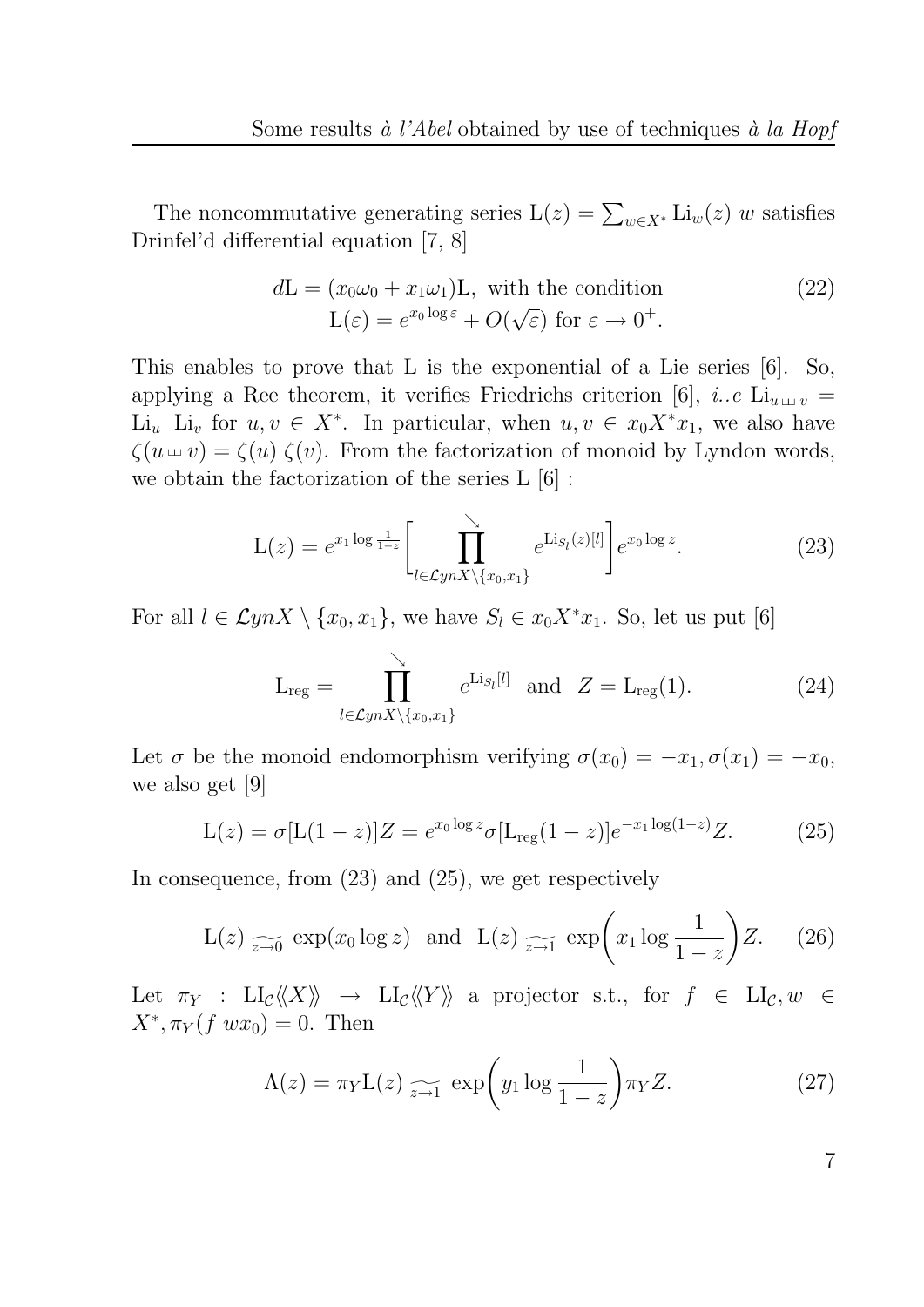**Definition 1** ([1]). Let  $\zeta_{\perp}: (C\langle\langle X\rangle\rangle, \perp) \to (\mathbb{C}, .)$  be the algebra morphism (i.e. for  $u, v \in X^*, \zeta_{\text{in}}(u \text{ in } v) = \zeta_{\text{in}}(u)\zeta_{\text{in}}(v)$ ) verifying for all convergent word  $w \in x_0 X^* x_1, \zeta_\sqcup(w) = \zeta(w)$ , and such that  $\zeta_\sqcup(x_0) = \zeta_\sqcup(x_1) = 0$ .

Then, the noncommutative generating series  $Z_{\text{L} \text{L}} = \sum_{w \in X^*} \zeta_{\text{L} \text{L}}(w)$  w verifies  $Z_{\mu} = Z$  [1]. In consequence,  $Z_{\mu}$  is the unique Lie exponential verifying  $\langle Z_{\text{L}} |x_0 \rangle = \langle Z_{\text{L}} |x_1 \rangle = 0$  and  $\langle Z_{\text{L}} |w \rangle = \zeta(w)$ , for any  $w \in x_0 X^* x_1$ . Its logarithm is given by  $\log Z_{\text{L}t} = \sum_{w \in X^*} \zeta_{\text{L}t}(w) \pi_1(w)$ , where  $\pi_1(w)$  is the Lie polynomial [3]

$$
\pi_1(w) = \sum_{k \ge 1} \frac{(-1)^{k-1}}{k} \sum_{u_1, \cdots, u_k \in X^* \setminus \{\epsilon\}} \langle w | u_1 \sqcup \cdots \sqcup u_k \rangle u_1 \cdots u_k. \tag{28}
$$

The series Z shall be understood then as Drinfel'd associator  $\Phi_{KZ}$  [7, 8] verifying duality, pentagonal and hexagonal relations. We also can obtain the expression of this associator given by Lê and Murakami [11] thanks to the following expansion [10]

$$
Z = \sum_{k \ge 0} \sum_{l_1, \dots, l_k \ge 0} \zeta_{\text{L}}(x_1 x_0^{l_1} \circ \dots \circ x_1 x_0^{l_k}) \prod_{i=1}^k \text{ad}_{x_0}^{l_i} x_1,\tag{29}
$$

where  $\mathrm{ad}_{x_0}^l x_1$  stands for the iterated Lie bracket  $[x_0, [\ldots, [x_0, x_1] \ldots],$  for  $l >$ 0 and  $ad_{x_0}^{0^{\circ}} x_1 = x_1$ , the operation  $\circ$  being defined as  $x_1 x_0^l \circ P = x_1(x_0^l)$  $i_0^l \sqcup P$ ), for any  $P \in \mathbb{C}\langle X \rangle$ .

#### 2.1.3 Ordinary generating series of harmonic sums

The functions  ${\{\text{Li}_w\}}_{w\in X^*}$  are C-linearly independent. Thus, the functions  $\{P_w\}_{w\in Y^*}$  are also C-linearly independent. In consequence, functions  ${H_w}_{w \in Y^*}$  are also C-linearly independent [13, 12]. So,

**Proposition 1** ([14]). Extended by linearity, the application  $P: u \mapsto P_u$  is an isomorphism from polynomial algebra  $(\mathbb{C}\langle Y \rangle, \perp)$  over Hadamard algebra  $(\mathbb{C}\{P_w\}_{w\in Y^*}, \odot)$ . Moreover, the application  $H: u \mapsto H_u = \{H_u(N)\}_{N\geq 0}$ is an isomorphism from  $(\mathbb{C}\langle Y\rangle, \Box)$  over the algebra  $(\mathbb{C}\lbrace H_w\rbrace_{w\in Y^*}, .).$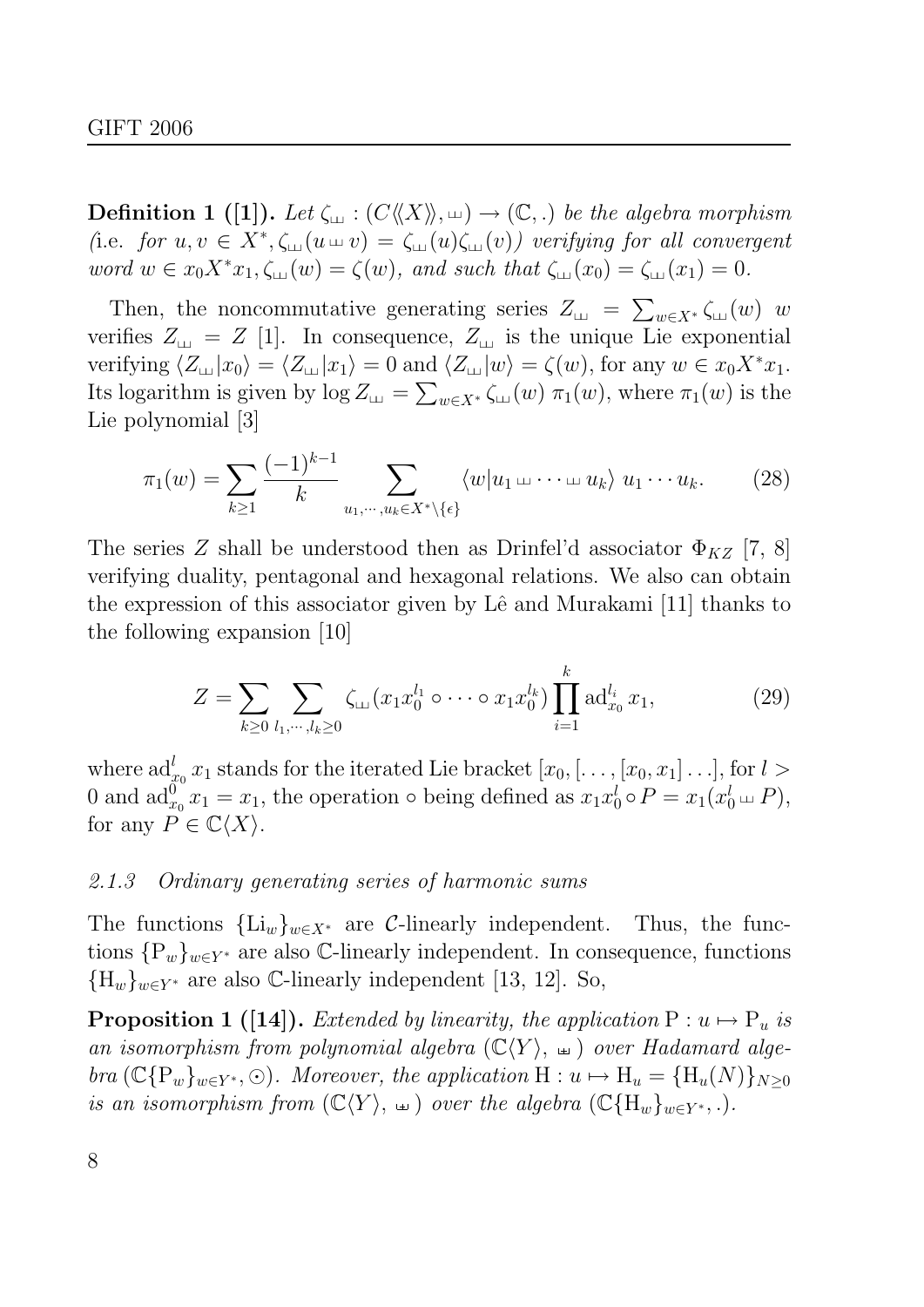*Proof*: Indeed, on the first hand, ker  $P = \{0\}$  and ker  $H = \{0\}$ , and on the other hand, P is a morphism for Hadamard product (it inherits of H for the harmonic product) :

$$
P_u(z) \odot P_v(z) = \sum_{N \ge 0} H_u(N) H_v(N) z^N
$$
  
= 
$$
\sum_{N \ge 0} H_{u \leftrightarrow v}(N) z^N
$$
  
= 
$$
P_{u \leftrightarrow v}(z).
$$

Studying the equivalence between action of  $\{(1 - z)^l\}_{l \in \mathbb{Z}}$  over  ${P_w(z)}_{w\in Y^*}$  and this of  ${N^k}_{k\in\mathbb{Z}}$  over  ${H_w(N)}_{w\in Y^*}$  [12], we have

**Theorem 1.** The Hadamard C-algebra of  $\{P_w\}_{w\in Y^*}$  can be identified with this of  $\{P_l\}_{l\in{\mathcal Lyn} Y}$ . Identically, the algebra of harmonic sums  $\{H_w\}_{w\in Y^*}$ with polynomial coefficients can be identified with this of  ${H_l}_{l \in \mathcal{L}unY}$ .

As for polylogarithms, we extend the definition of  $P_w$  putting  $P_w(z)$  =  $(1-z)^{-1}$ Li<sub>w</sub> $(z)$ , for any  $w \in X^*$ . The noncommutative generating series of  $\{P_w\}_{w\in X^*}$  is defined by

$$
P(z) = \sum_{w \in X^*} P_w(z) w = \frac{L(z)}{1 - z}.
$$
 (30)

In consequence, by (23), we have

$$
P(z) = e^{-(x_1+1)\log(1-z)} L_{reg}(z) e^{x_0 \log z}.
$$
 (31)

**Lemma 1.** Let  $\text{Mono}(z) = e^{-(x_1+1)\log(1-z)}$ . Then

$$
\text{Mono} = \sum_{k \ge 0} \mathbf{P}_{y_1^k} y_1^k, \ \text{and} \ \text{Mono}^{-1} = \sum_{k \ge 0} \mathbf{P}_{y_1^k} (-y_1)^k.
$$

Since the coefficient of  $z^N$  in the Taylor expansion of  $P_{y_1^k}$  is  $H_{y_1^k}(N)$  then **Lemma 2.** Let  $\text{Const} = \sum_{k\geq 0} \mathbf{H}_{y_1^k} y_1^k$  $n_1^k$ . Then

$$
\text{Const} = \exp\bigg[-\sum_{k\geq 1} H_{y_k} \frac{(-y_1)^k}{k} \bigg] \quad and \quad \text{Const}^{-1} = \exp\bigg[\sum_{k\geq 1} H_{y_k} \frac{(-y_1)^k}{k} \bigg].
$$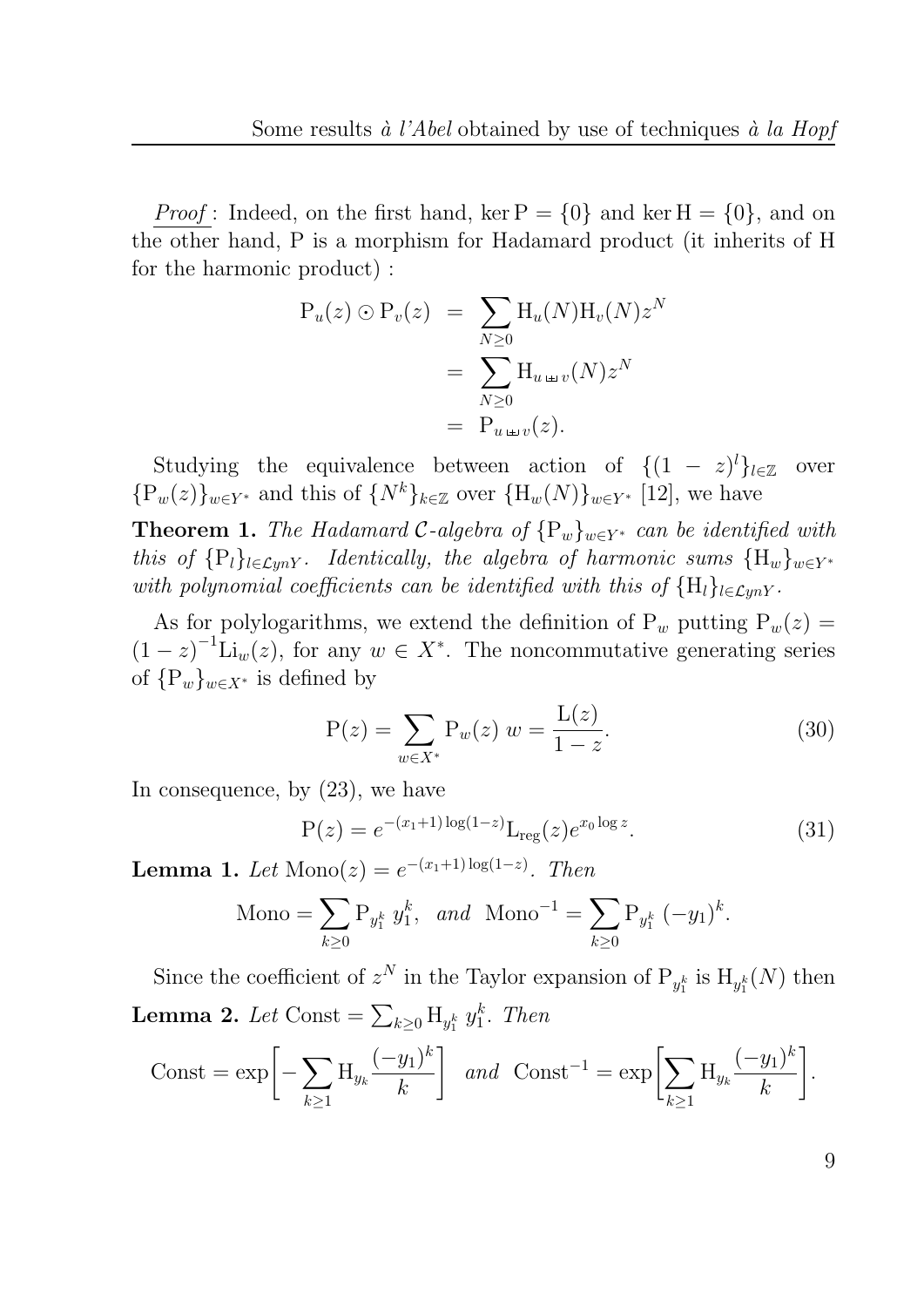Proof : This is a consequence of Formula (16).

**Proposition 2.** For  $k > 0$ ,  $H_{y_1^k}$  is polynomial in  $\{H_{y_r}\}_{1 \leq r \leq k}$  (which are algebraically independent), and

$$
H_{y_1^k} = \sum_{\substack{s_1,\ldots,s_k>0\\s_1+\ldots+ks_k=k}} \frac{(-1)^k}{s_1!\ldots s_k!} \left(-\frac{H_{y_1}}{1}\right)^{s_1} \ldots \left(-\frac{H_{y_k}}{k}\right)^{s_k}.
$$

Proof: From Identity (17), and applying the isomorphism H on the set of Lyndon words  $\{y_r\}_{1 \leq r \leq k}$ , we get the expected result.

Example 1.  $H_{y_1^2} = (H_{y_1}^2 - H_{y_2})/2$ ,  $H_{y_1^3} = (H_{y_1}^3 - 3H_{y_2}H_{y_1} + 2H_{y_3})/6$ .

**Proposition 3** ([14]). Let  $\sigma$  be the morphism verifying  $\sigma(x_0)$  =  $-x_1, \sigma(x_1) = -x_0.$ 

$$
P(z) = e^{x_0 \log z} \left[ \prod_{l \in \mathcal{L}ynX, \setminus \{x_0, x_1\}}^{\setminus} e^{\text{Li}_{S_l}(1-z)\sigma([l])} \right] \text{Mono}(z) Z,
$$

Proof: On the first hand, from (31) and on the other hand, from (25), we get  $P(z) = e^{x_0 \log z} \sigma[L_{reg}(1-z)] e^{-(x_1+1) \log(1-z)} Z$ . Using the expressions of  $L_{reg}(1-z)$  and of  $Mono(z)$ , we get the expected results.

#### 2.2 Asymptotic expansion

## 2.2.1 Results à l'Abel for generating series

**Proposition 4.**  $P(z) \nightharpoonup_{z \to 0} e^{x_0 \log z}$  and  $P(z) \nightharpoonup_{z \to 1} \text{Mono}(z)Z$ .

*Proof*: From  $P(z) = e^{-(x_1+1)\log(1-z)} L_{reg}(z) e^{x_0 \log z}$ , we can deduce the behaviour of  $P(z)$  around 0. From Formula (25), we get the behaviour of  $P(z)$  around 1.

**Corollary 1.** Let  $\Pi(z) = \pi_Y P(z) = \sum_{w \in Y^*} P_w(z)$  w. Then  $\Pi(z) \sum_{z \to 1} \text{Mono}(z) \pi_Y Z.$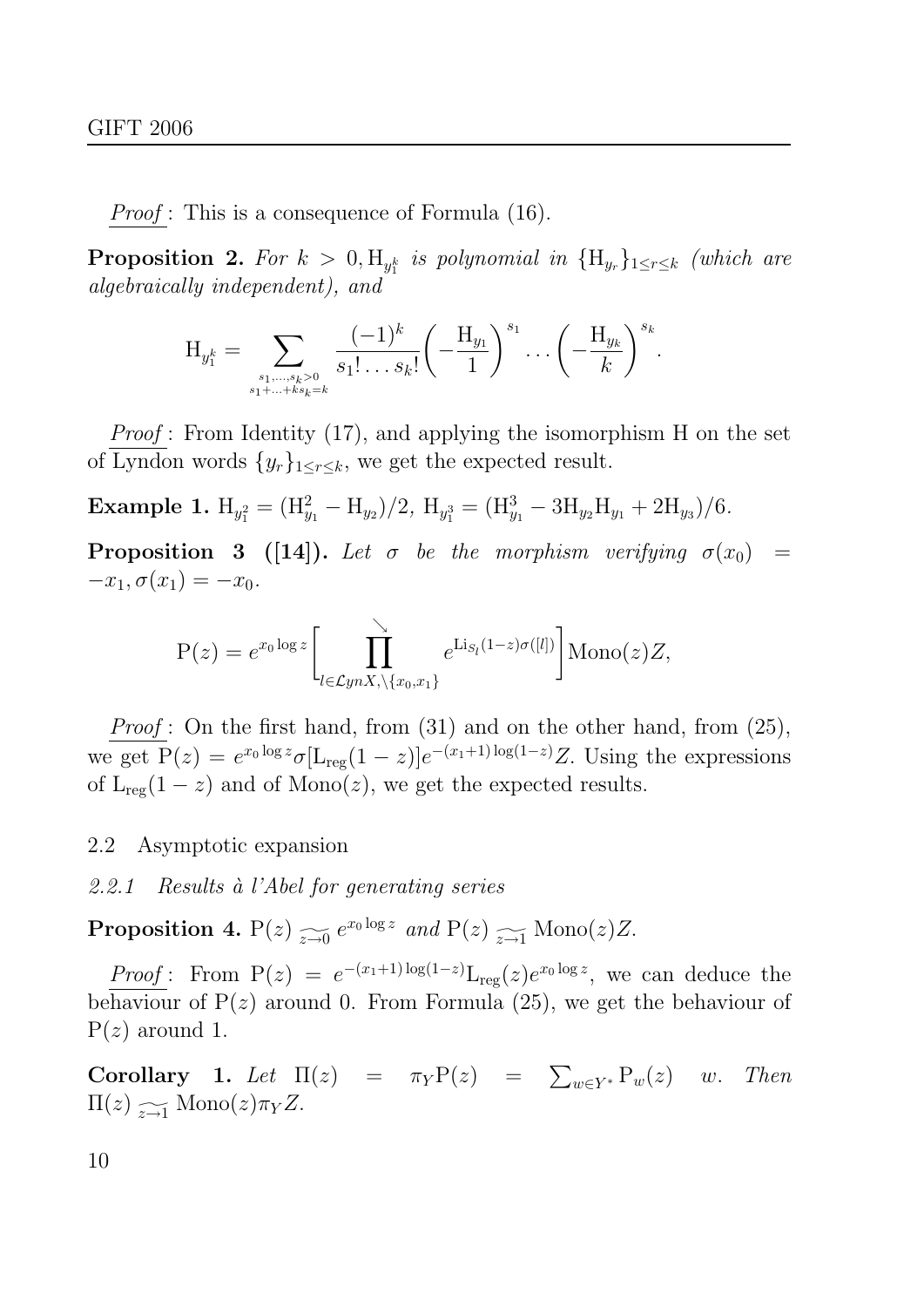From this, we extract, taking care of Lemma 1, Taylor coefficients of  $P_w$ , and we get

 ${\bf Corollary\ 2.}\ \mathrm{H}(N) \underset{N\rightarrow\infty}{\sim} \mathrm{Const}(N)\pi_Y Z.$ 

#### Theorem 2.

$$
\lim_{z \to 1} \exp\left(y_1 \log \frac{1}{1-z}\right) \Lambda(z) = \lim_{N \to \infty} \exp\left(\sum_{k \ge 1} H_{y_k}(N) \frac{(-y_1)^k}{k}\right) H(N) = \pi_Y Z.
$$

Proof: This is a consequence of Formula  $(27)$ , of Lemma 2 and of Corollary 2.

From Proposition 3, we deduce

$$
P(z) = e^{x_0 \log z} \left[ \prod_{\substack{l \in \mathcal{L}ynX, \\ l \neq x_0, x_1}}^{\infty} z \left( \sum_{k \ge 0} P_{S_l^{\perp \perp k}} (1 - z) \frac{(\sigma([l]))^k}{k!} \right) \right] \text{Mono}(z) Z. \tag{32}
$$

Hence, the knowledge of Taylor expansion around 0 of  $\{P_w(1-z)\}_{w\in X^*}$ gives

**Theorem 3 ([12]).** For all  $g \in C\{\mathcal{P}_w\}_{w\in Y^*}$ , there exist algorithmically computable coefficients  $c_j \in \mathbb{C}$ ,  $\alpha_j \in \mathbb{Z}$  and  $\beta_j \in \mathbb{N}$  such that

$$
g(z) \sim \sum_{j=0}^{+\infty} c_j (1-z)^{\alpha_j} \log^{\beta_j} (1-z) \quad \text{for} \quad z \to 1.
$$

In consequence, there exist algorithmically computable coefficients  $b_i \in \mathbb{C}$ ,  $\eta_i \in \mathbb{Z}$  and  $\kappa_i \in \mathbb{N}$  such that

$$
[z^n]g(z) \sim \sum_{i=0}^{+\infty} b_i n^{\eta_i} \log^{\kappa_i}(n) \quad \text{for} \quad n \to \infty.
$$

**Corollary 3** ([12]). Let  $\mathcal{Z}$  the Q-algebra generated by convergent polyzêtas and  $\mathcal{Z}'$  the Q[ $\gamma$ ]-algebra generated by  $\mathcal{Z}$ . Then there exist algorithmically computable coefficients  $c_j \in \mathcal{Z}$ ,  $\alpha_j \in \mathbb{Z}$  and  $\beta_j \in \mathbb{N}$  such that

$$
\forall w \in Y^*, \mathcal{P}_w(z) \sim \sum_{j=0}^{+\infty} c_j (1-z)^{\alpha_j} \log^{\beta_j} (1-z) \quad \text{for} \quad z \to 1.
$$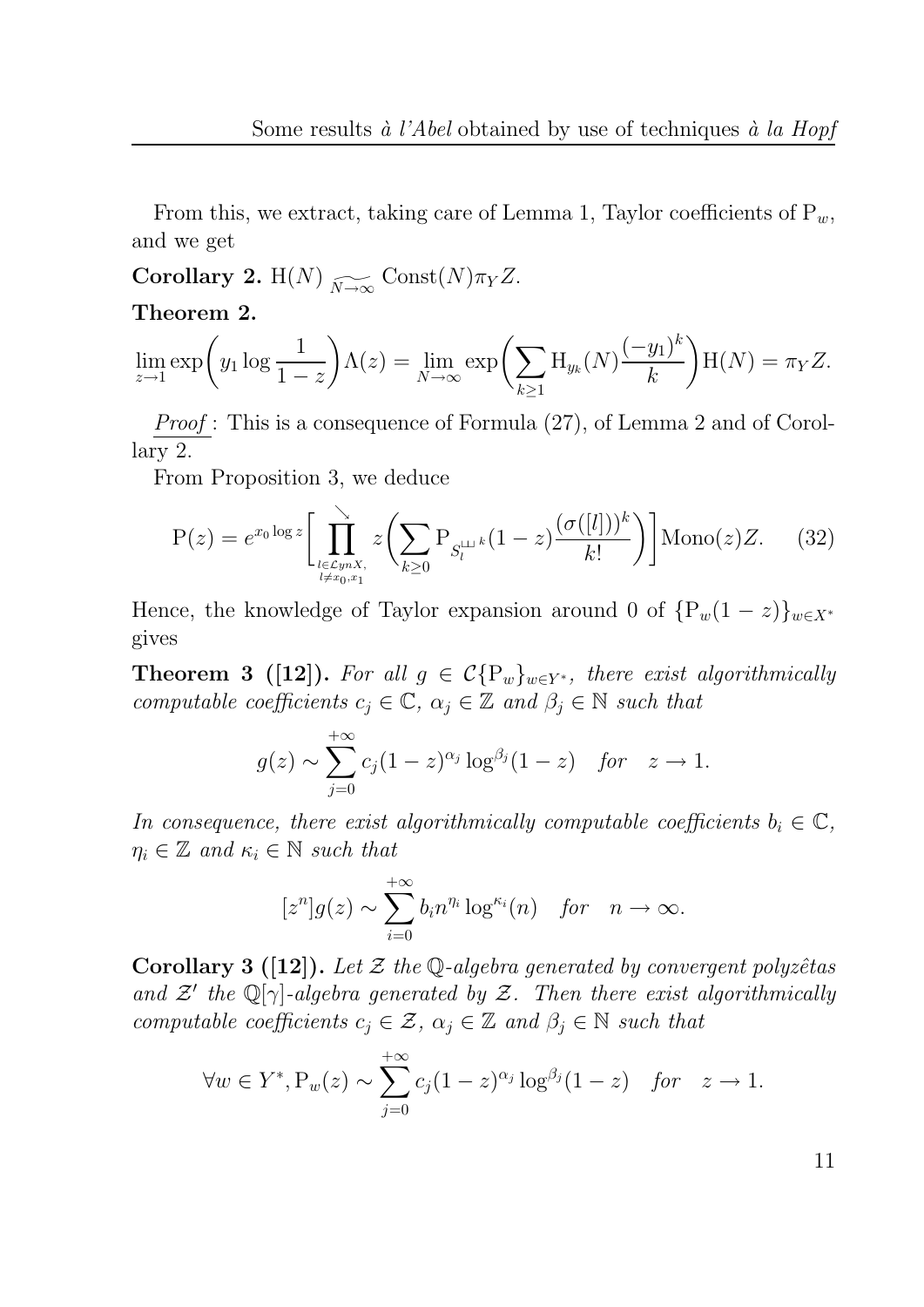In consequence, there exist algorithmically computable coefficients  $b_i \in$  $\mathcal{Z}', \kappa_i \in \mathbb{N}$  and  $\eta_i \in \mathbb{Z}$  such that

$$
\forall w \in Y^*, \text{H}_w(N) \sim \sum_{i=0}^{+\infty} b_i N^{\eta_i} \log^{\kappa_i}(N) \quad \text{for} \quad N \to +\infty.
$$

2.2.2 Generalized Euler constants associated to divergent polyzêtas

**Definition 2.** Let  $\zeta_{\text{in}} : (\mathbb{C}\langle Y \rangle, \mathbb{H}) \to (\mathbb{C},.)$  the algebra morphism (i.e. for all convergent word  $u, v \in Y^*, \zeta_{\text{in}}(u \text{ in } v) = \zeta_{\text{in}}(u)\zeta_{\text{in}}(v)$  verifying for  $w \in Y^* \setminus y_1Y^*, \ \zeta_{\text{un}}(w) = \zeta(w) \ \text{and such that } \zeta_{\text{un}}(y_1) = \gamma.$ 

Proposition 5.

$$
\zeta_{\pm 1}(y_1^k) = \sum_{\substack{s_1,\ldots,s_k > 0 \\ s_1 + \ldots + ks_k = k}} \frac{(-1)^k}{s_1! \ldots s_k!} (-\gamma)^{s_1} \left(-\frac{\zeta(2)}{2}\right)^{s_2} \ldots \left(-\frac{\zeta(k)}{k}\right)^{s_k}.
$$

*Proof*: By (17) and applying the (surjective) morphism  $\zeta_{\mu}$ , we get the expected result.

In consequence,

**Theorem 4.** For  $k > 0$ , the constant  $\zeta_{\mu\nu}(y_1^k)$  $\binom{k}{1}$  associated to divergent polyzêta  $\zeta(y_1^k)$  $\binom{k}{1}$  is a polynomial of degree k in  $\gamma$  with coefficients in  $\mathbb{Q}[\zeta(2), \zeta(2i+1)]_{0 \le i \le (k-1)/2}$ . Moreover, for  $l = 0, ..., k$ , the coefficient of  $\gamma^l$ is of weight  $k - l$ .

Example 2.  $\zeta_{\nleftrightarrow}(y_1^2)$  $\binom{2}{1} = \frac{\gamma^2 - \zeta(2)}{2, \zeta}$  (y<sub>1</sub><sup>3</sup>)  $S_1^3$ ) =  $[\gamma^3 - 3\zeta(2)\gamma + 2\zeta(3)]/6$  and  $\zeta_{\text{H}}(y_1^4)$  $\zeta_1^4$ ) = [80 $\zeta(3)\gamma - 60\zeta(2)\gamma^2 + 6\zeta(2)^2 + 10\gamma^4$ ]/240.

Let us consider (exponential) partial Bell polynomials partiels in the variables  $\{t_l\}_{l>1}, b_{n,k}(t_1, \ldots, t_{n-k+1})$ , defined by the exponential generating series :

$$
\sum_{n=0}^{\infty} \sum_{k=0}^{n} b_{n,k}(t_1, \dots, t_{n-k+1}) \frac{v^n u^k}{n!} = \exp\left(u \sum_{l=1}^{\infty} t_l \frac{v^l}{l!}\right).
$$
 (33)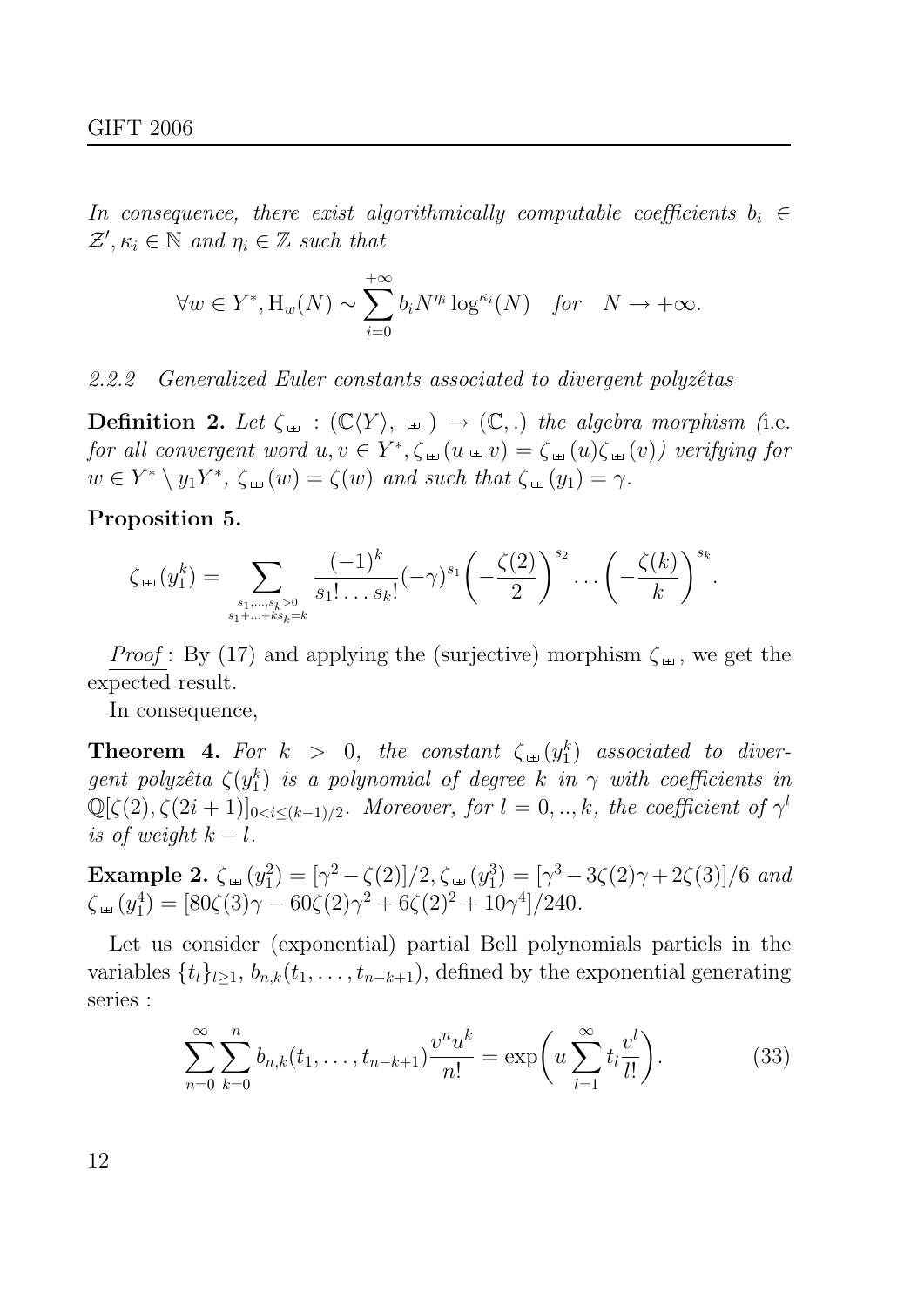In particular, we have

**Lemma 3.** Let  $t_m = (-1)^m(m-1)!\zeta_{\mu}(m)$ , for  $m \ge 1$ , then

$$
\exp\biggl[\sum_{k\geq 1}\zeta_{\mu}(k)\frac{(-y_1)^k}{k}\biggr]=1+\sum_{n\geq 1}\biggl[\sum_{k=1}^n b_{n,k}(\gamma,\zeta(2),2\zeta(3),\ldots)\biggr]\frac{(-y_1)^n}{n!}.
$$

Let us build the noncommutative generating series of  $\zeta_{\text{H}}(w)$  and let us take the constant part of the two members of  $H(N) \xrightarrow[N \to \infty]{} \text{Const}(N)\pi_Y Z$ , we have

**Proposition 6.** Let  $Z_{\mu}$  be the noncommutative generating series of the constants  $\zeta_{\mu}(w)$ , i.e.  $Z_{\mu\nu} = \sum_{w \in Y^*} \zeta_{\mu\nu}(w) w$ . Then

$$
Z_{\mu} = \left[1 + \sum_{n \geq 1} \left(\sum_{k=1}^n b_{n,k}(\gamma, \zeta(2), 2\zeta(3), \ldots)\right) \frac{(-y_1)^n}{n!} \right] \pi_Y Z.
$$

Identifying coefficients of  $y_1^k w$  in each member leads to

**Corollary 4.** For all  $w \in Y^* \setminus y_1Y^*$  and  $k \geq 0$ , we have

$$
\zeta_{\mu\nu}(y_1^k w) = \sum_{i=1}^k \frac{\zeta_{\mu\nu}(y_1^{k-i} w)}{i!} \bigg[ (-1)^i \sum_{j=1}^i b_{i,j}(\gamma, \zeta(2), 2\zeta(3), \ldots) \bigg].
$$

**Theorem 5.** In consequence, for  $w \in Y^* \setminus y_1Y^*, k \geq 0$ , the constant  $\zeta_{\scriptscriptstyle (\pm)}(y_1^kw)$  associated to  $\zeta(y_1^kw)$  is a polynomial of de degree  $k$  in  $\gamma$  and with coefficients in Z. Moreover, for  $l = 0, ..., k$ , the coefficient of  $\gamma^l$  is of weight  $|w| + k - l$ .

Corollary 5. For  $s > 1$ , the constant  $\zeta_{\pm}(1, s)$  associated to  $\zeta(1, s)$  is linear in  $\gamma$  and with coefficients in  $\mathbb{Q}[\zeta(2), \zeta(2i+1)]_{0 \le i \le (s-1)/2}$ .

Example 3. 
$$
\gamma = \frac{\zeta_{\pm}(1,2) + 2\zeta(3)}{\zeta(2)} = \frac{\zeta_{\pm}(1,3) + \frac{1}{2}\zeta(2)^2}{\zeta(3)} = \frac{\zeta_{\pm}(1,3) + \frac{1}{2}\zeta(2)^2}{\zeta(3)} = \frac{\zeta_{\pm}(1,4) + 3\zeta(5) - \zeta(2)\zeta(3)}{\frac{2}{5}\zeta(2)^2}
$$
.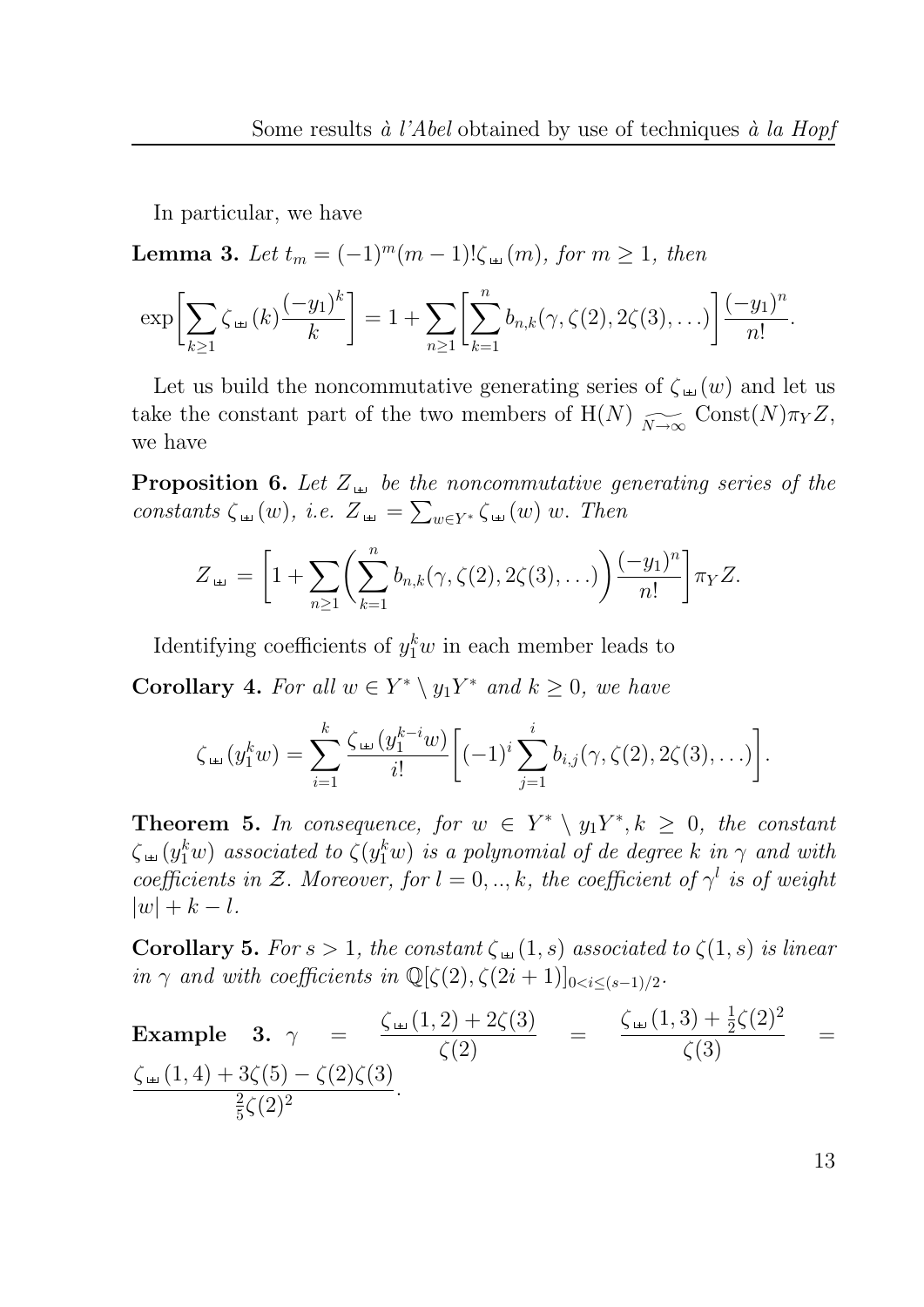In other words, if we give to  $\gamma$  the weight<sup>2</sup> 1, then the constant  $\zeta_{\mu\nu}(y_1^kw)$ associated to  $\zeta(y_1^kw)$  would be an homogeneous polynomial of weight  $|w|$  + k.

# Example 4.

$$
\zeta_{\mu}(1,7) = \zeta(7)\gamma + \zeta(3)\zeta(5) - \frac{54}{175}\zeta(2)^4,
$$
  

$$
\zeta_{\mu}(1,1,6) = \frac{4}{35}\zeta(2)^3\gamma^2 + \left(\zeta(2)\zeta(5) + \frac{2}{5}\zeta(3)\zeta(2)^2 - 4\zeta(7)\right)\gamma
$$
  

$$
+ \zeta(6,2) + \frac{19}{35}\zeta(2)^4 + \frac{1}{2}\zeta(2)\zeta(3)^2 - 4\zeta(3)\zeta(5),
$$
  

$$
\zeta_{\mu}(1,1,1,5) = \frac{3}{4}\zeta(6,2) - \frac{14}{3}\zeta(3)\zeta(5) + \frac{3}{4}\zeta(2)\zeta(3)^2 + \frac{809}{1400}\zeta(2)^4 - \left(2\zeta(7) - \frac{3}{2}\zeta(2)\zeta(5) + \frac{1}{10}\zeta(3)\zeta(2)^2\right)\gamma
$$
  

$$
+ \left(\frac{1}{4}\zeta(3)^2 - \frac{1}{5}\zeta(2)^3\right)\gamma^2 + \frac{1}{6}\zeta(5)\gamma^3.
$$

# 2.2.3 Commutative generating series of polyzêtas

In Proposition 6, we explained how to extract the constant part of a noncommutative generating series of polyzêtas. Let us have a look now at following commutative generating series and corresponding to Ecalle's  $Zig$ moulds [15] :

$$
\mathcal{Z}(t_1, \cdots, t_r) = \sum_{s_1, \cdots, s_r > 0} \zeta(s_1, \cdots, s_r) t_1^{s_1 - 1} \cdots t_r^{s_r - 1}
$$
\n
$$
= \sum_{n_1 > \cdots > n_r > 0} \frac{1}{(n_1 - t_1) \cdots (n_r - t_r)}.
$$
\n(34)

These commutative generating series can be encoded by series  $\{S_j\}_{j=1,\dots,r}$ (or their projection over the alphabet  $Y$ ) of the form [1]

<sup>&</sup>lt;sup>2</sup> In the theory of periods,  $\gamma$  is conjectured to be non-period and so would be transcendent.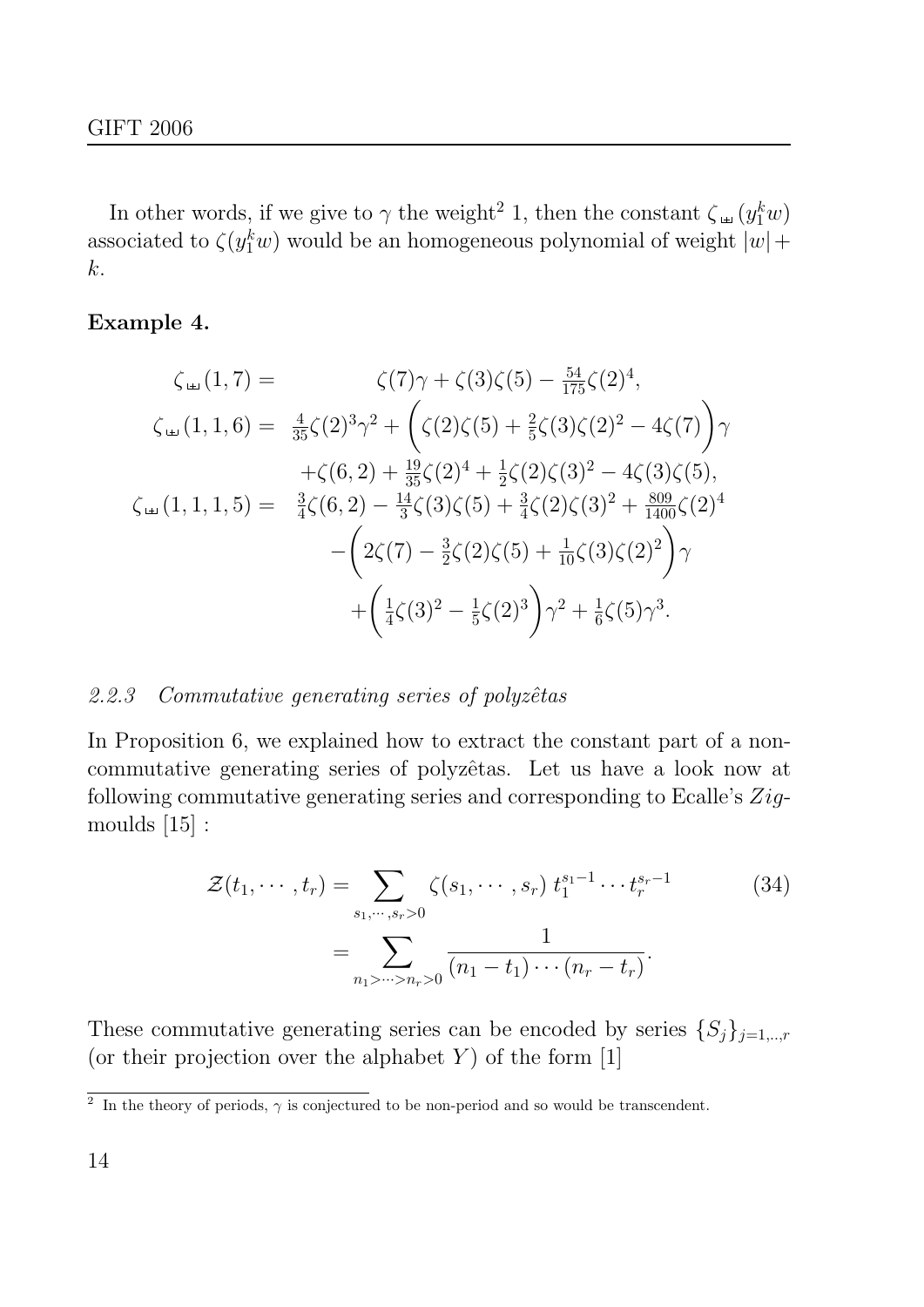$$
S_j = (t_j x_0)^* x_1 \dots (t_r x_0)^* x_1
$$
\n
$$
= \sum_{s_j, \dots, s_r > 0} x_0^{s_j - 1} x_1 \dots x_0^{s_r - 1} x_1 t_j^{s_j - 1} \dots t_r^{s_r - 1},
$$
\n
$$
\pi_Y S_j = \sum_{s_j, \dots, s_r > 0} y_{s_j} \dots y_{s_r} t_j^{s_j - 1} \dots t_r^{s_r - 1}
$$
\n
$$
= \left(\sum_{s_j \ge 1} y_{s_j} t_j^{s_j - 1}\right) \dots \left(\sum_{s_r \ge 1} y_{s_r} t_r^{s_r - 1}\right).
$$
\n(36)

Moreover, let  $S_{r+1} = 1$ . The series  $\mathcal{Z}(t_1, \dots, t_r)$  contain divergent terms of which we are looking for the constant part. We start from the following identity [1] due to convolution theorem [16]

$$
S_1 = x_1^r + \sum_{j=1}^r t_j \sum_{i=0}^{j-1} x_1^i \log[(-x_1)^{j-1-i} \log S_j], \qquad (37)
$$

$$
\Rightarrow \quad \pi_Y S_1 \ = \ y_1^r + \sum_{j=1}^r t_j \left( \sum_{s_j \ge 2} y_1^{j-1} y_{s_j} t_j^{s_j - 1} \right) \pi_Y S_{j+1}.
$$
 (38)

Proposition 7. In consequence,

$$
\zeta_{\text{L}}(S_1) = \sum_{j=1}^r (-1)^{j-1} t_j \zeta [x_0(x_1^{j-1} \sqcup S_j)]. \tag{39}
$$

$$
\zeta_{\text{th}}(\pi_Y S_1) = (-1)^r \sum_{\substack{s_1, \dots, s_r > 0 \\ s_1 + \dots + rs_r = r}} \frac{(-\gamma)^{s_1}}{s_1! \dots s_r!} \prod_{j=2}^r \left( -\frac{\zeta(j)}{j} \right)^{s_j} \tag{40}
$$

+ X r j=1 X sj≥2 tj t sj−1 j ζ (y j−1 1 y<sup>s</sup>jπ<sup>Y</sup> Sj+1).

In the following part, iterated integrals associated with words  $w \in X^*$ , along the path  $0 \rightarrow z$  and over differential forms  $\omega_0, \omega_1$ , will be denoted, as in [1], by  $\alpha_0^z$  $\stackrel{z}{0}(w).$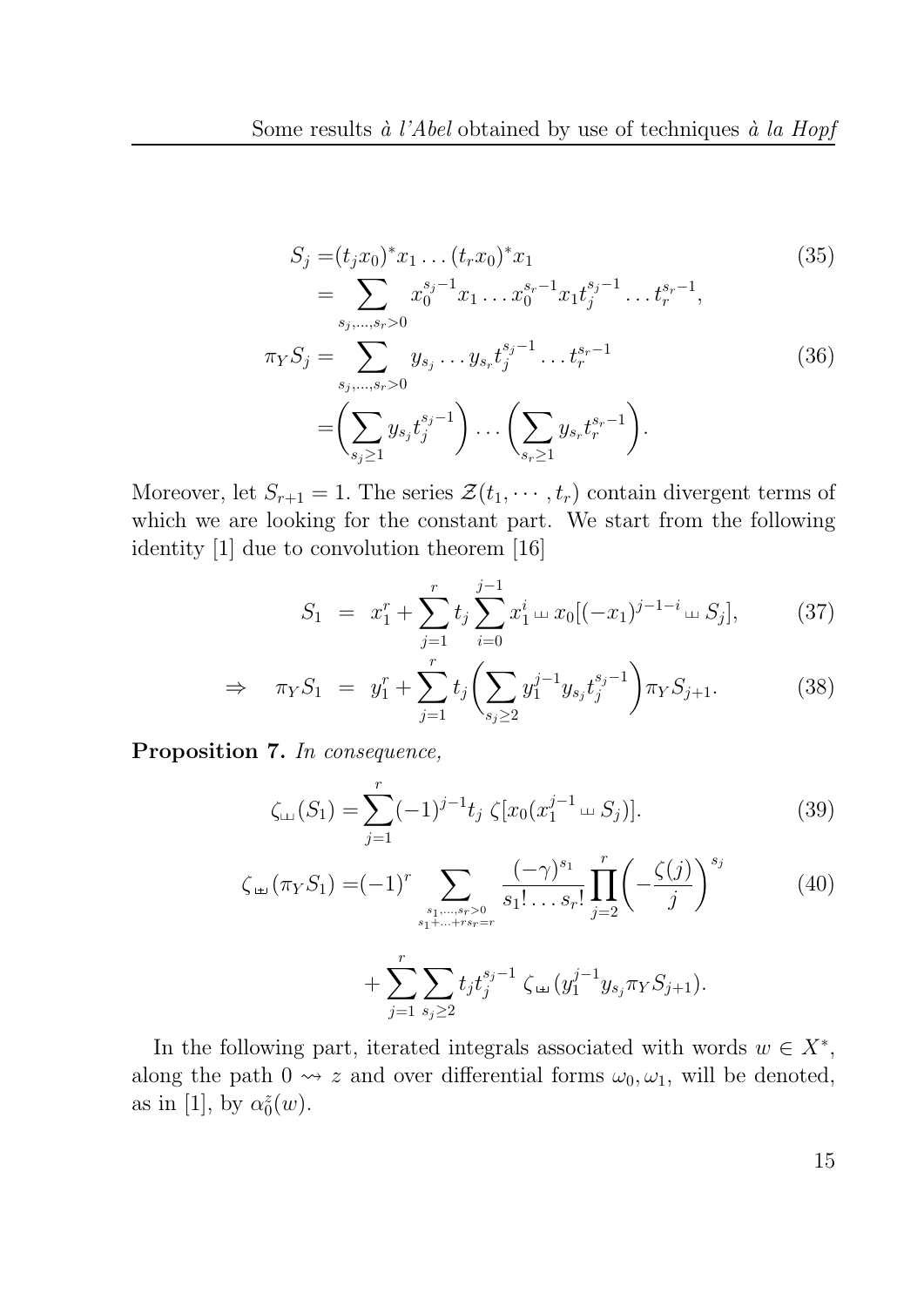Example 5. Since  $(tx_0)^*x_1 = x_1 + tx_0(tx_0)^*x_1$ ,

$$
\alpha_0^z[(tx_0)^*x_1] = \alpha_0^z(x_1) + t \int_0^z \left(\frac{z}{s}\right)^t \mathrm{Li}_1(s) \frac{ds}{s} = \alpha_0^z(x_1) + t \sum_{n \ge 1} \frac{z^n}{n(n-t)}.
$$

we get

$$
\sum_{s\geq 1} \zeta_{\text{L}}(s) t^{s-1} = \sum_{s\geq 2} \zeta(s) t^{s-1} = \sum_{n\geq 1} \left[ \frac{1}{n-t} - \frac{1}{n} \right],
$$
  

$$
\sum_{s\geq 1} \zeta_{\text{L}}(s) t^{s-1} = \gamma + \sum_{s\geq 2} \zeta(s) t^{s-1} = \gamma + \sum_{n\geq 1} \left[ \frac{1}{n-t} - \frac{1}{n} \right].
$$

Example 6. Identity (37) gives

$$
S = x_1^2 + t_1 x_0 (t_1 x_0)^* x_1 (t_2 x_0)^* x_1 + t_2 x_0 (-x_1 \omega (t_2 x_0)^* x_1)
$$
  
+ 
$$
t_2 x_1 \omega x_0 (t_2 x_0)^* x_1.
$$
 (41)

In the second member of the previous expression,

- we have  $\zeta_{\text{L} \text{L}} (x_1^2)$  $_{1}^{2}) = 0,$
- the first noncommutative rational series encodes, by convolution theorem [16], the following convergent integral

$$
\alpha_0^1[(t_1x_0)^*x_0x_1(t_2x_0)^*x_1] = \int_0^1 \left(\frac{1}{s}\right)^{t_1} \frac{ds}{s} \int_0^s \frac{dr}{1-r} \sum_{n\geq 1} \frac{r^n}{n-t_2}
$$
  
= 
$$
\sum_{n,m\geq 1} \frac{1}{(n+m)(n+m-t_1)(n-t_2)}
$$
  
= 
$$
\sum_{n_1>n_2\geq 1} \frac{1}{n_1(n_1-t_1)(n_2-t_2)},
$$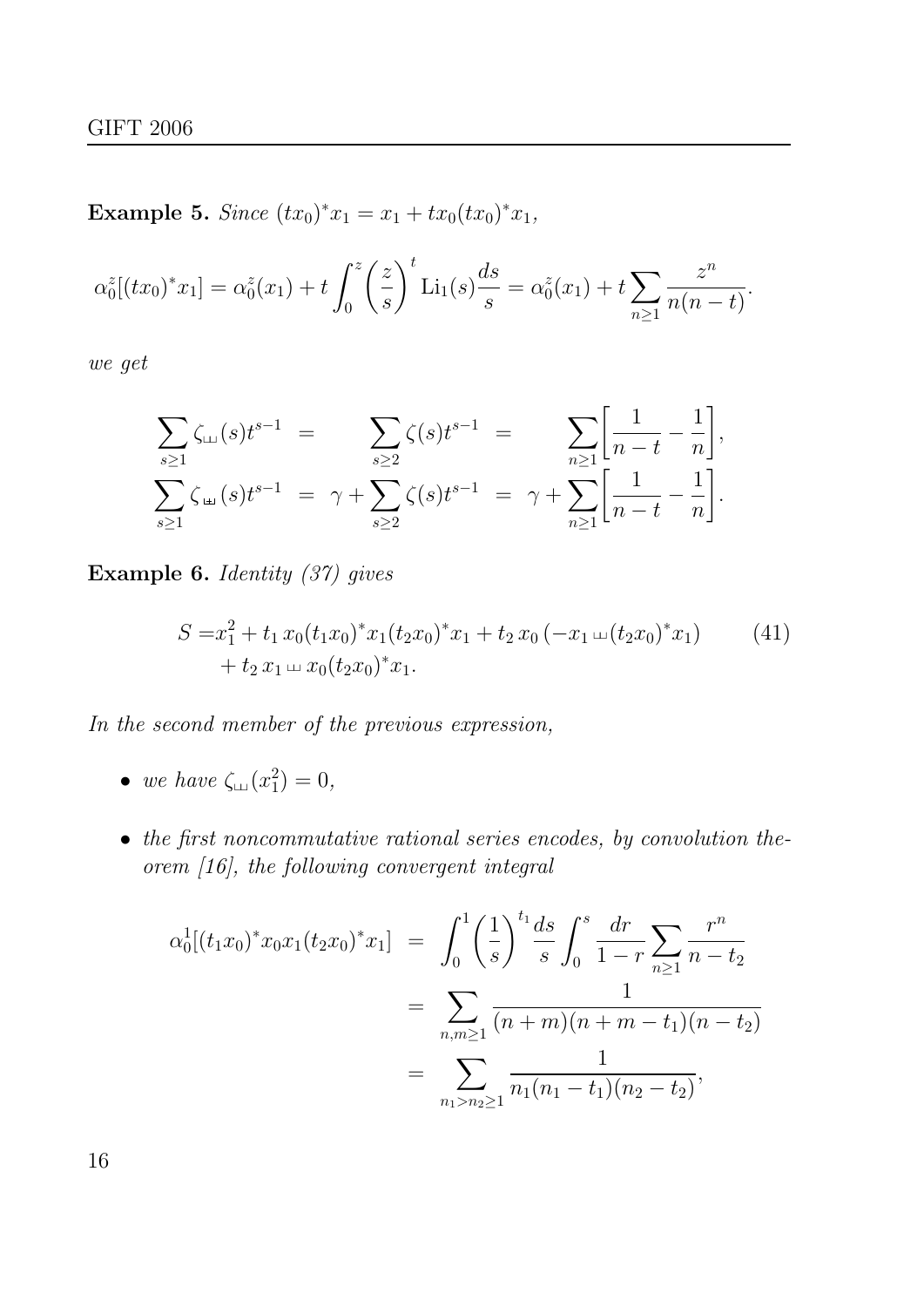• the following rational series encodes

$$
\alpha_0^1[x_0(-x_1\ldots (t_2x_0)^*x_1)] = -\int_0^1 \frac{ds}{s} \sum_{m\geq 1} \frac{s^m}{m} \sum_{n\geq 1} \frac{s^n}{n-t_2}
$$
  
= 
$$
-\sum_{n,m\geq 1} \frac{1}{(n-t_2)(n+m)n}
$$
  
= 
$$
-\sum_{n_1>n_2\geq 1} \frac{1}{n_1(n_1-n_2)(n_2-t_2)},
$$

• the last noncommutative rational series corresponds to (but it has to be shuffled with  $x_1$  for which  $\zeta_{\text{L}}(x_1) = 0$ )

$$
\alpha_0^1[x_0(t_2x_0)^*x_1] = \int_0^1 \frac{ds}{s} \sum_{n \ge 1} \frac{s^n}{n - t_2} = \sum_{n \ge 1} \frac{1}{n(n - t_2)}.
$$

Thus,

$$
\sum_{s,r\geq 1} \zeta_{\text{LJ}}(s,r)t_1^{s-1}t_2^{r-1} = \sum_{n_1>n_2\geq 1} \frac{t_1}{n_1(n_1-t_1)(n_2-t_2)} - \sum_{n_1>n_2\geq 1} \frac{t_2}{n_1(n_1-n_2)(n_2-t_2)}.
$$
\n(42)

 $Projecting S over alphabet Y, we get successively, since$  $y_1y_s = y_1 \oplus y_s - y_{s+1} - y_s y_1$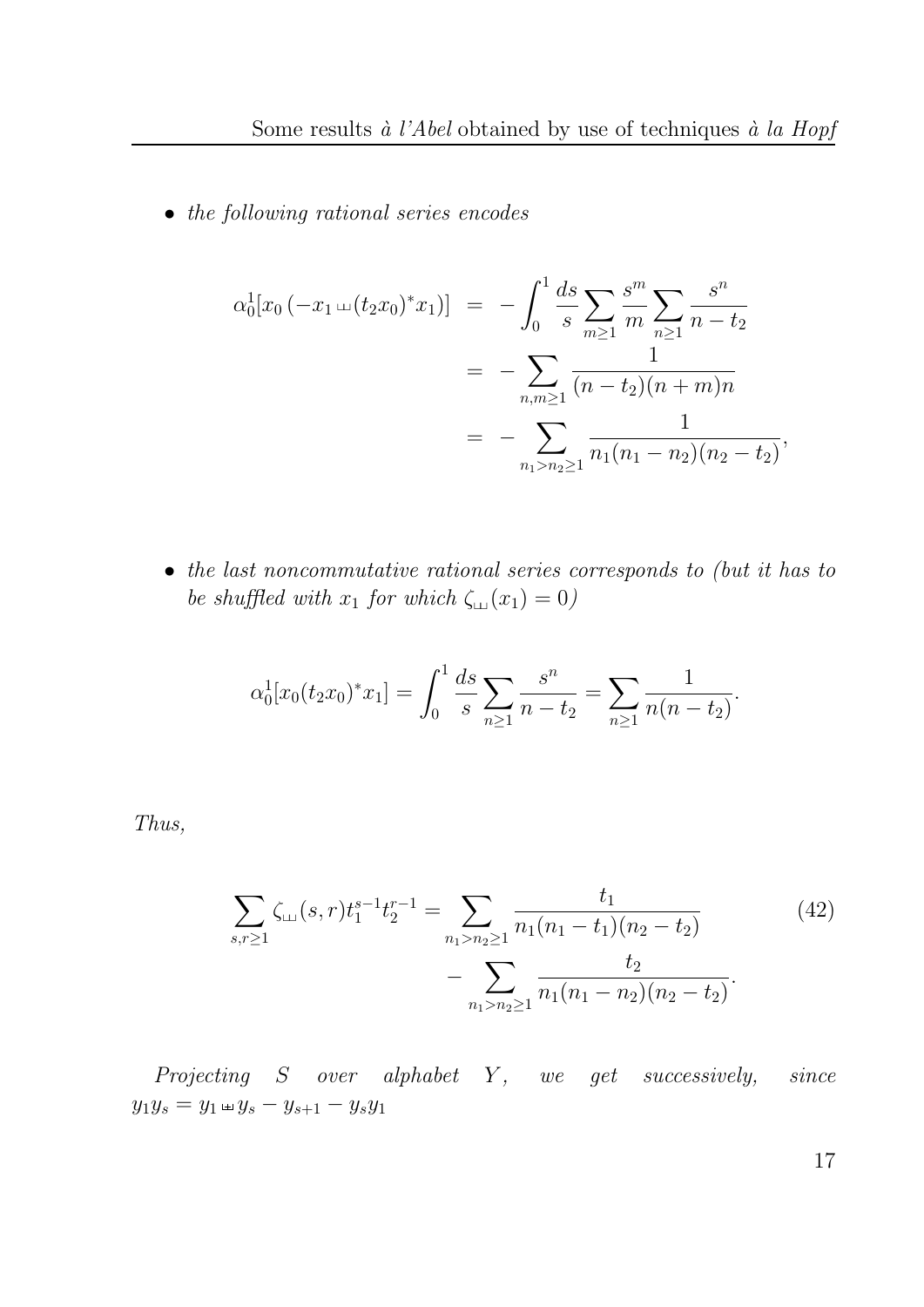$$
\pi_{Y}S = y_{1}^{2} + \sum_{s,r \geq 2} y_{s}y_{r}t_{1}^{s-1}t_{2}^{r-1} + \sum_{s \geq 2} y_{1}y_{s}t_{2}^{s-1} + \sum_{s \geq 2} y_{s}y_{1}t_{1}^{s-1}
$$
\n
$$
= y_{1}^{2} + \sum_{s,r \geq 2} y_{s}y_{r}t_{1}^{s-1}t_{2}^{r-1} + y_{1} \lim_{s \geq 2} y_{s}t_{2}^{s-1} - \frac{1}{t_{2}} \left[ y_{1} + \sum_{s \geq 2} y_{s}t_{2}^{s-1} \right]
$$
\n
$$
+ \sum_{s \geq 2} y_{s}y_{1}[t_{1}^{s-1} - t_{2}^{s-1}]
$$
\n
$$
= y_{1}^{2} - y_{1}t_{2}^{-1} + (y_{1} - t_{2}^{-1}) \sum_{s \geq 2} y_{s}t_{2}^{s-1} + \sum_{s,r \geq 2} y_{s}y_{r}t_{1}^{s-1}t_{2}^{r-1}
$$
\n
$$
+ \sum_{s \geq 2} y_{s}y_{1}[t_{1}^{s-1} - t_{2}^{s-1}].
$$

In consequence,

$$
\sum_{s,r\geq 1} \zeta_{4} (s,r) t_1^{s-1} t_2^{r-1} = \frac{\gamma^2 - \zeta(2)}{2} - \frac{\gamma}{t_2} + (\gamma - t_2^{-1}) \sum_{n\geq 1} \left[ \frac{1}{n - t_2} - \frac{1}{n} \right] + \sum_{n\geq 1} \sum_{n\geq 2} \left[ \frac{1}{n_1 - t_1} - \frac{1}{n_1} \right] \left[ \frac{1}{n_2 - t_2} - \frac{1}{n_2} \right] + \sum_{s\geq 2} \zeta(s,1) [t_1^{s-1} - t_2^{s-1}].
$$

The last sum can be encoded by  $x_0(t_1x_0)^*x_1^2 - x_0(t_2x_0)^*x_1^2$  and can be obtained from

$$
\alpha_0^1[x_0(t_ix_0)^*x_1^2] = \int_0^1 \frac{ds}{s} \sum_{n_1 > n_2 \ge 1} \frac{s^{n_1}}{(n_1 - t_i)n_2} = \sum_{n_1 > n_2 \ge 1} \frac{1}{n_1(n_1 - t_i)n_2}.
$$

# Appendix : application to polysystems [14]

Let  $q_1, \ldots, q_n$  be commutative indeterminates over  $\mathbb{C}$ . We denote  $Q =$  ${q_1, \ldots, q_n}$ . The algebra of formal power series (resp. polynomials) over Q with coefficients in  $\mathbb C$  is denoted by  $\mathbb C[[Q]]$  (resp.  $\mathbb C[\overline{Q}])$ . An element of  $\mathbb{C}[[Q]]$  is an infinite sum  $f = \sum_{i_1,\dots,i_n \geq 0} f_{i_1,\dots,i_n} q_1^{i_1}$  $q_1^{i_1}\ldots q_n^{i_n}.$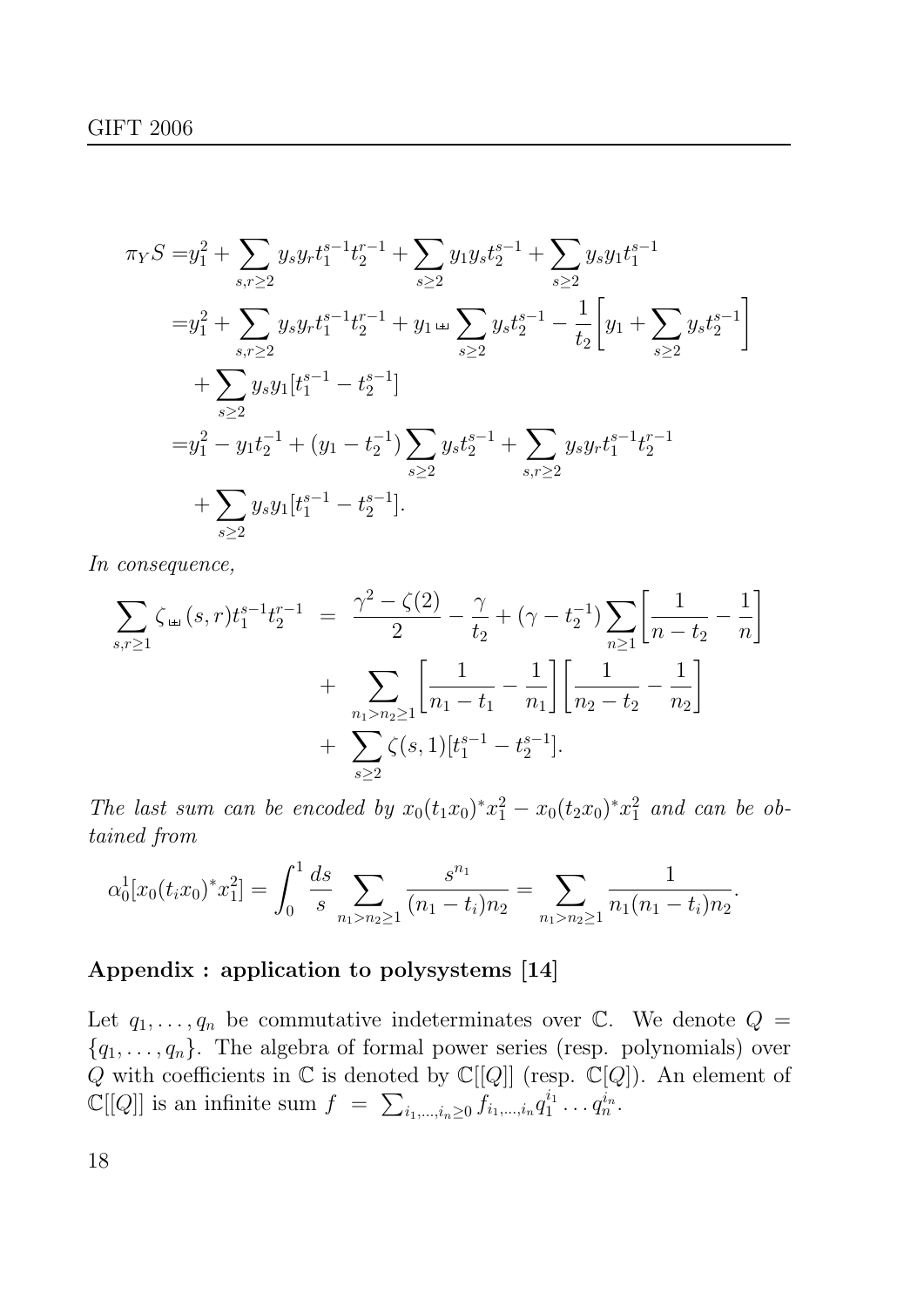**Definition 3.** Let  $f \in \mathbb{C}[[Q]]$ . We set

$$
E(f) = \{ \rho \in \mathbb{R}_+^n : \exists C_{f\rho} \in \mathbb{R}_+ \text{ such that for all } i_1, \dots, i_n \ge 0, |f_{i_1, \dots, i_n}| \rho_1^{i_1} \dots \rho_n^{i_n} \le C_{f\rho} \}
$$

 $\check{E}(f)$  : interior of  $E(f)$  in  $\mathbb{R}^n$ .

 $CV(f) = convergence domain of f = \{q \in \mathbb{C}^n : (|q_1|, \ldots, |q_n|) \in \check{E}(f)\}.$ 

The power series f is to be said convergent if  $CV(f) \neq \emptyset$ . Let U be an open of  $\mathbb{C}^n$  and let  $q \in \mathbb{C}^n$ . The power series f is to be said convergent on q (resp. over  $\mathcal{U}$ ) if  $q \in \mathrm{CV}(f)$  (resp.  $\mathcal{U} \subset \mathrm{CV}(f)$ ). We set  $\mathbb{C}^{\mathrm{cv}}[[Q]] = \{f \in$  $\mathbb{C}[[Q]] : \mathrm{CV}(f) \neq \emptyset$ . Let  $q \in \mathrm{CV}(f)$ . There exist some constants  $C_{f\rho}, \rho$ and  $\check{\rho}$  such that  $|q_1| < \check{\rho} < \rho, \ldots, |q_n| < \check{\rho} < \rho$  and  $|f_{i_1,\ldots,i_n}| \rho^{i_1+\ldots+i_n} \leq C_{f\rho}$ , for  $i_1 \ldots, i_n \geq 0$ . The convergence module of f at q is  $(C_{f\rho}, \rho, \check{\rho})$ .

Recall  $D_1^{j_1}$  $D_1^{j_1} \ldots D_n^{j_n} f$  is the *partial derivation* of order  $j_1, \ldots, j_n \geq 0$  of f and is given by

$$
\frac{D_1^{j_1} \dots D_n^{j_n} f}{j_1! \dots j_n!} = \sum_{i_1 \geq j_1, \dots, i_n \geq j_n} f_{i_1, \dots, i_n} \prod_{l=1}^n {i_l \choose j_l} q_n^{i_l - j_l}.
$$

**Definition 4.** The polysystem  $\{A_i\}_{i=0,\dots,m}$  is defined by the Lie derivations  $A_i = \sum_{j=1}^n A_i^j D_j$ , where  $A_i^j \in \mathbb{C}^{\text{cv}}[[Q]]$ . It is linear if there exist  ${M_i}_{i=0,\dots,m} \in \mathcal{M}_{n,n}(\mathbb{C})$  s.t.

$$
A_i = (q_1 \ \ldots \ q_n) M_i \begin{pmatrix} D_1 \\ \vdots \\ D_n \end{pmatrix}.
$$

Let  $f \in \mathbb{C}^{ev}[[Q]]$  and let  $\{A_i\}_{i=0,1}$  be a polysystem. Let  $(\rho, \check{\rho}, C_f)$  and let  $(\rho, \check{\rho}, C_i)$ , for  $i = 0, 1$ , be convergence modules of f and  $\{A_i^j\}$  $_{i}^{j}\}_{j=1,..,n}$ respectively at  $q \in \mathrm{CV}(f) \bigcap_{i=0,1,j=1,..,n} \mathrm{CV}(A_i^j)$ <sup>*i*</sup><sub>i</sub>). We denote by  $(A_i f)_{|q}$  the evaluation at q of  $A_i f$ . Let us consider the system

$$
y(z) = f(q(z))
$$
, where  $dq(z) = A_0(q)\omega_0(z) + A_1(q)\omega_1(z)$ . (43)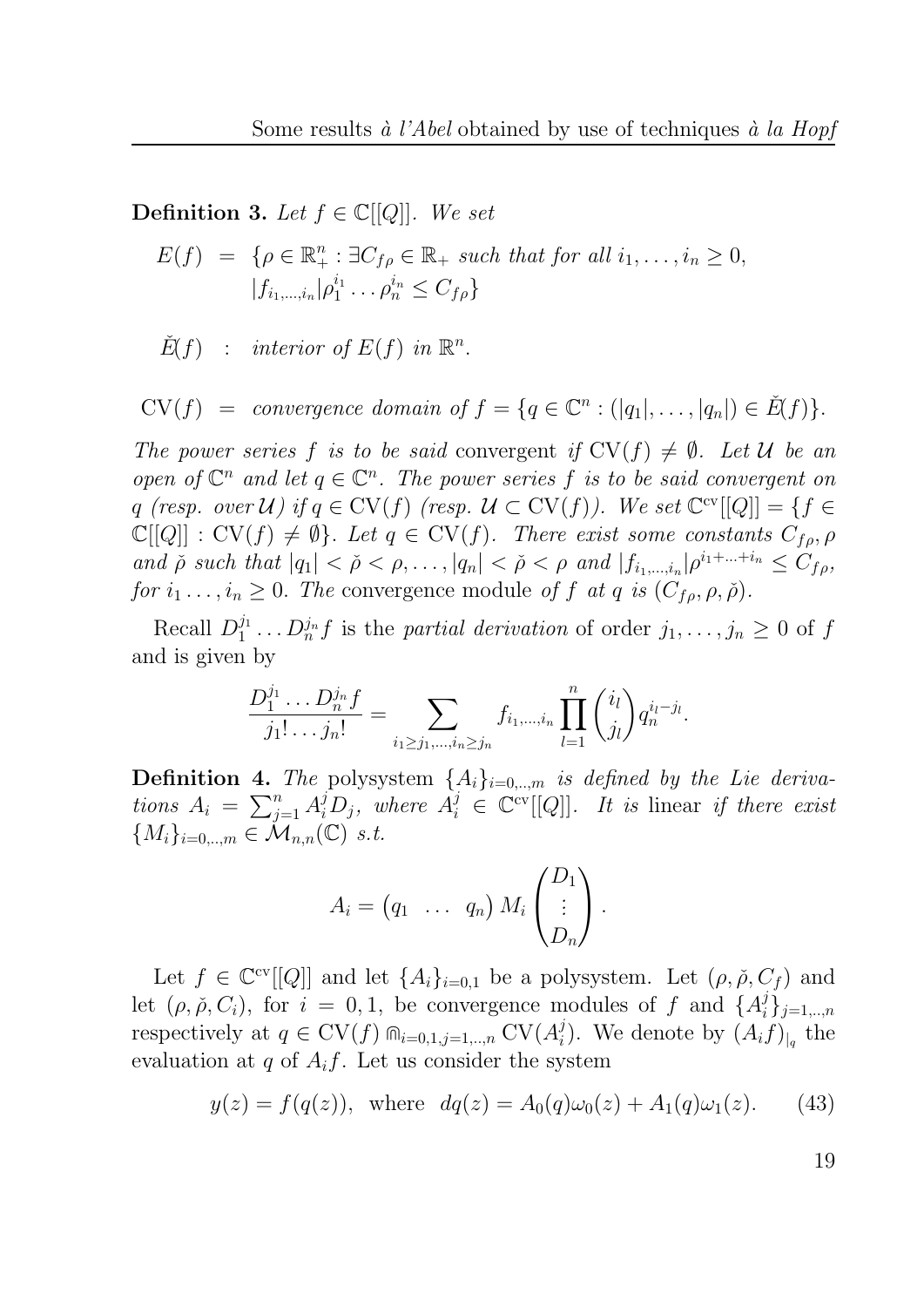Let us consider then the following generating series,  $\sigma f_{|q(z_0)}$  and the Chen series  $S_{z_0\rightsquigarrow z}$ 

$$
\sigma f_{|_{q(z_0)}} = \sum_{w \in X^*} A_w f_{|_{q(z_0)}} w \text{ and } S_{z_0 \to z} = \sum_{w \in X^*} \alpha_{z_0}^z(w) w, \quad (44)
$$

where  $A_w = Id, \alpha_{z_0}^z(w) = 1$  if  $w = \epsilon$  and  $A_w = A_v A_i, \alpha_{z_0}^z(w) =$  $\int_{z_0\rightsquigarrow z} \alpha_z^t$  $t_{z_0}(v)\omega_i(t)$  if  $w=vx_i$ .

Since  $S_{z_0\rightsquigarrow z}$  and  $\text{L}(z)\text{L}(z_0)^{-1}$  satisfy (22) taking the same value at  $z_0$  then  $S_{z_0\rightarrow z} = L(z)L(z_0)^{-1}$ . Hence, the asymptotic behaviour of L in (22) gives [6]

$$
S_{\varepsilon \to 1-\varepsilon} \sim e^{-x_1 \log \varepsilon} Z e^{-x_0 \log \varepsilon} \quad \text{for} \quad \varepsilon \to 0^+, \tag{45}
$$

and the output y of (43) is given by  $y(z) = \langle \sigma f_{|q(z_0)}||S_{z_0\rightsquigarrow z}\rangle =$  $\sum_{w\in X^*}A_wf_{|_{q(z_0)}}\alpha_z^z$  $_{z_0}^{z}(w)$  [14].

Let  $\eta = q(z_0)$  and suppose that  $f(q) = \lambda q$  with  $\lambda \in \mathcal{M}_{1,n}(\mathbb{C})$ . If  $\{A_i\}_{i=0,1}$ is linear, then, by Definition 4, let  $M_i = \mu(x_i)$ , for  $i = 0, 1$ . Thus,  $\sigma f_{|q(z_0)} =$  $\sum_{w\in X^*} [\lambda \mu(w)\eta] w$  is a rational power series of representation  $(\lambda, \mu, \eta)$  and it is a generating series of the differential system of rank  $n$ , or equivalently of the linear differential equation of order n with singularities in  $\{0, 1, \infty\}$ .

# Example 7 (hypergeometric equation).

$$
z(1-z)\ddot{y}(z) + [t_2 - (t_0 + t_1 + 1)z]\dot{y}(z) - t_0t_1y(z) = 0.
$$
  
Let  $q_1(z) = y(z)$  and  $q_2(z) = z(1-z)\dot{y}(z)$ . One has  

$$
\begin{pmatrix} dq_1 \\ dq_2 \end{pmatrix} = \begin{bmatrix} 0 & 0 \\ -t_0t_1 & -t_2 \end{bmatrix} \omega_0 - \begin{pmatrix} 0 & 1 \\ 0 & t_2 - t_0 - t_1 \end{pmatrix} \omega_1 \begin{bmatrix} q_1 \\ q_2 \end{bmatrix}.
$$
  
Here  $y = \begin{pmatrix} 1 & 0 \end{pmatrix} \begin{pmatrix} q_1 \\ q_2 \end{pmatrix}$ ,  $M_0 = -\begin{pmatrix} 0 & 0 \\ t_0t_1 & t_2 \end{pmatrix}$ ,  $M_1 = \begin{pmatrix} 0 & 1 \\ 0 & t_2 - t_0 - t_1 \end{pmatrix}$  and  
 $\eta = \begin{pmatrix} q_1(z_0) \\ q_2(z_0) \end{pmatrix}.$ 

Thus, the solution of these equations can be obtained by examining the linear representation of generating series. The Drinfel'd equation allows to study the asymptotic behaviour, the functional equations and to compute the mondromy groups, the Galois differential groups.